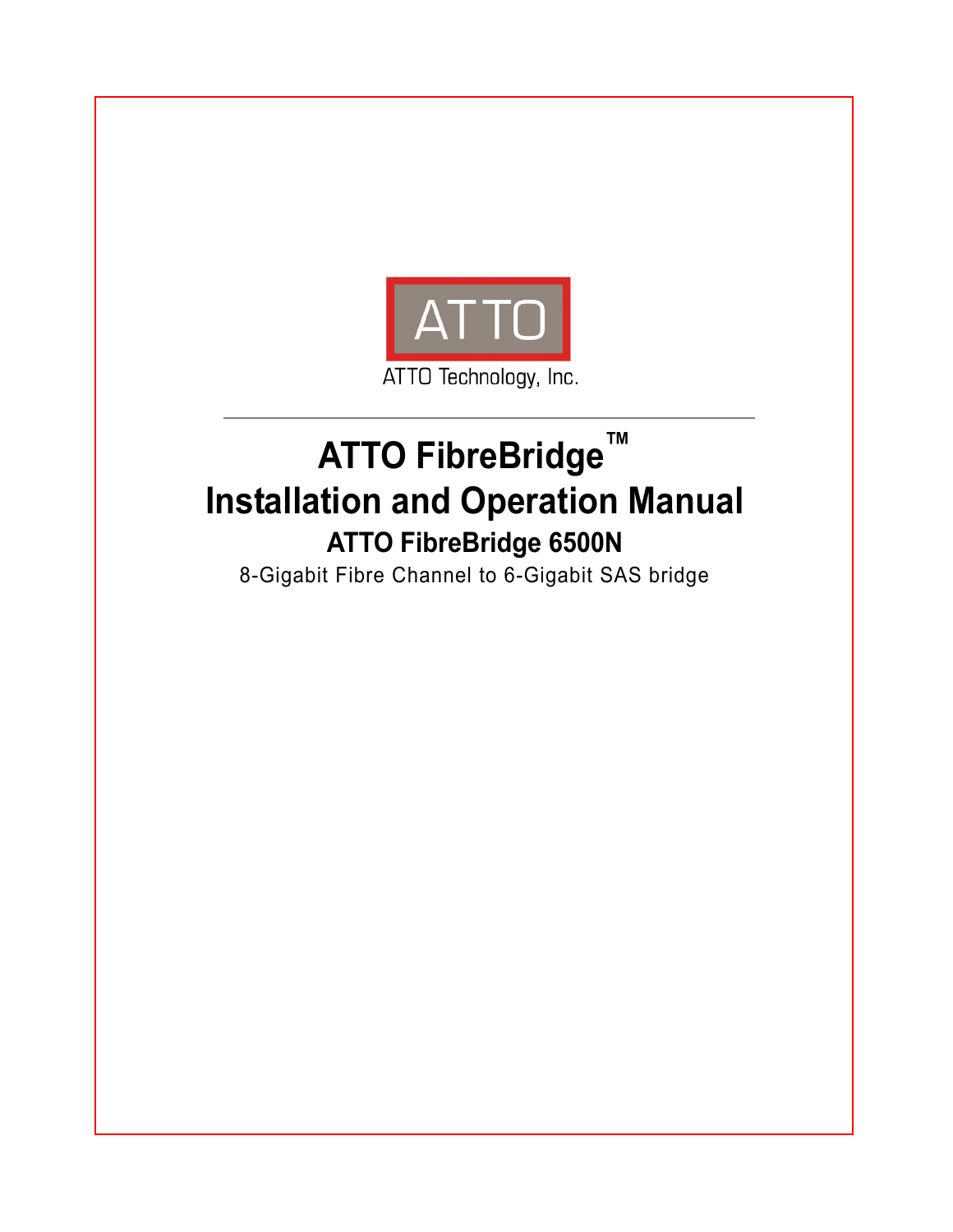# **ATTO Technology, Inc.**

155 CrossPoint Parkway Amherst, New York 14068 USA

#### **<www.attotech.com>**

 $^{\circledR}$  2012 ATTO Technology, Inc. All rights reserved. All brand or product names are trademarks of their respective holders. No part of this manual may be reproduced in any form or by any means without the express written permission of ATTO Technology, Inc.

2/2012........................................................................................................................................................ PRMA-0402-000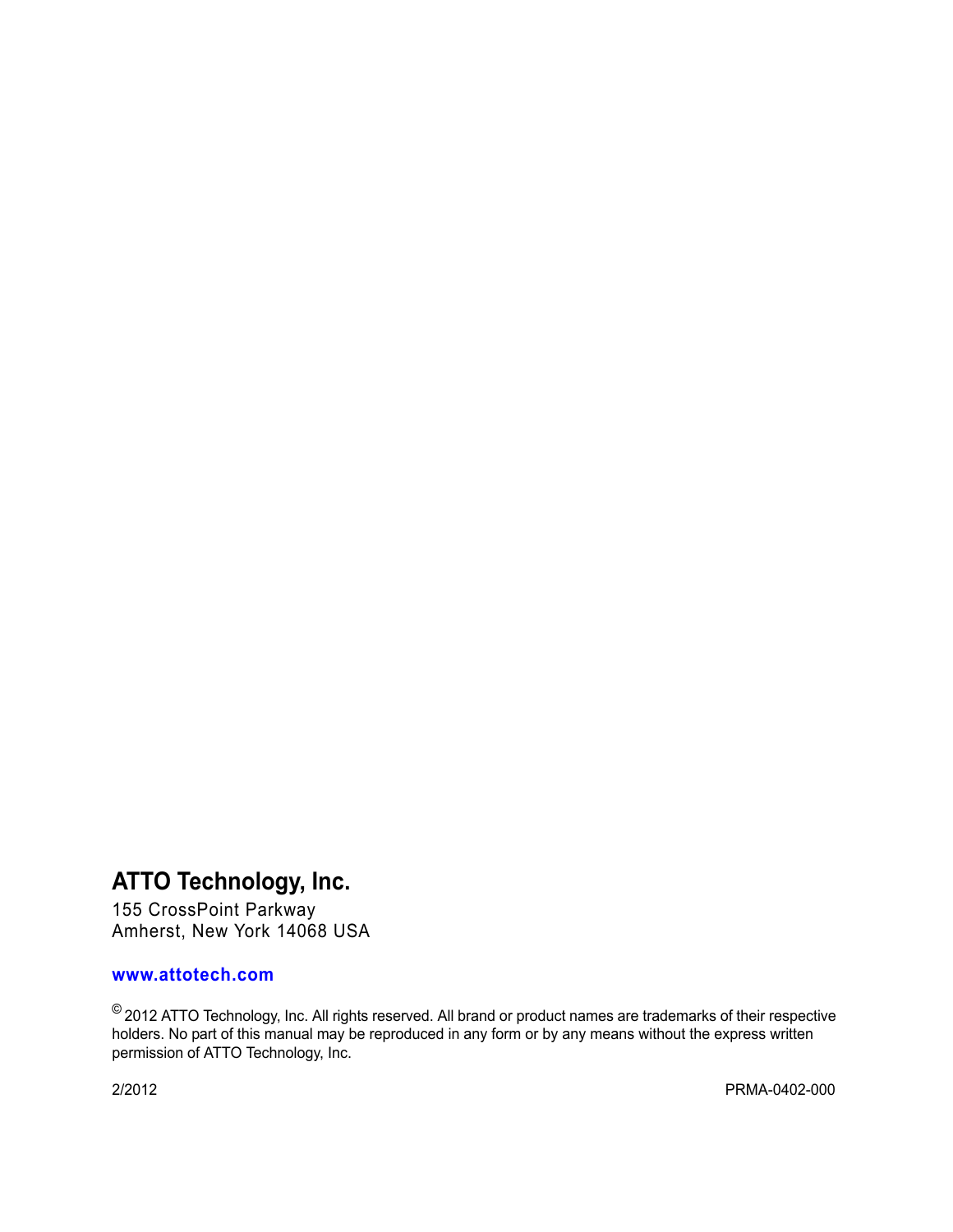# **[Contents](#page-4-0)**

| ATTO FibreBridge 6500N features, benefits                                                                                                                      |
|----------------------------------------------------------------------------------------------------------------------------------------------------------------|
| Dimensions<br>Cooling and airflow<br>Power<br>Fibre Channel ports<br>SAS ports<br>Management ports<br><b>LED</b> indicators                                    |
| Unpack the packing box; verify contents<br>Install the FibreBridge<br>Configure an Ethernet Management Port<br>Internet Explorer setup                         |
| Preliminary steps<br>Port configurations<br>Modify passwords<br>Time & Date                                                                                    |
| Using ExpressNAV System Manager<br>Opening an ExpressNAV session<br>Optimizing ExpressNAV in Internet Explorer<br>Using the serial port<br><b>Using Telnet</b> |
| 10<br>Using ExpressNAV<br>Using FTP<br>Using the zModem command                                                                                                |
| Serial port connections<br>Ethernet connections                                                                                                                |
| CLI error messages<br>CLI summary reference<br>Command explanations                                                                                            |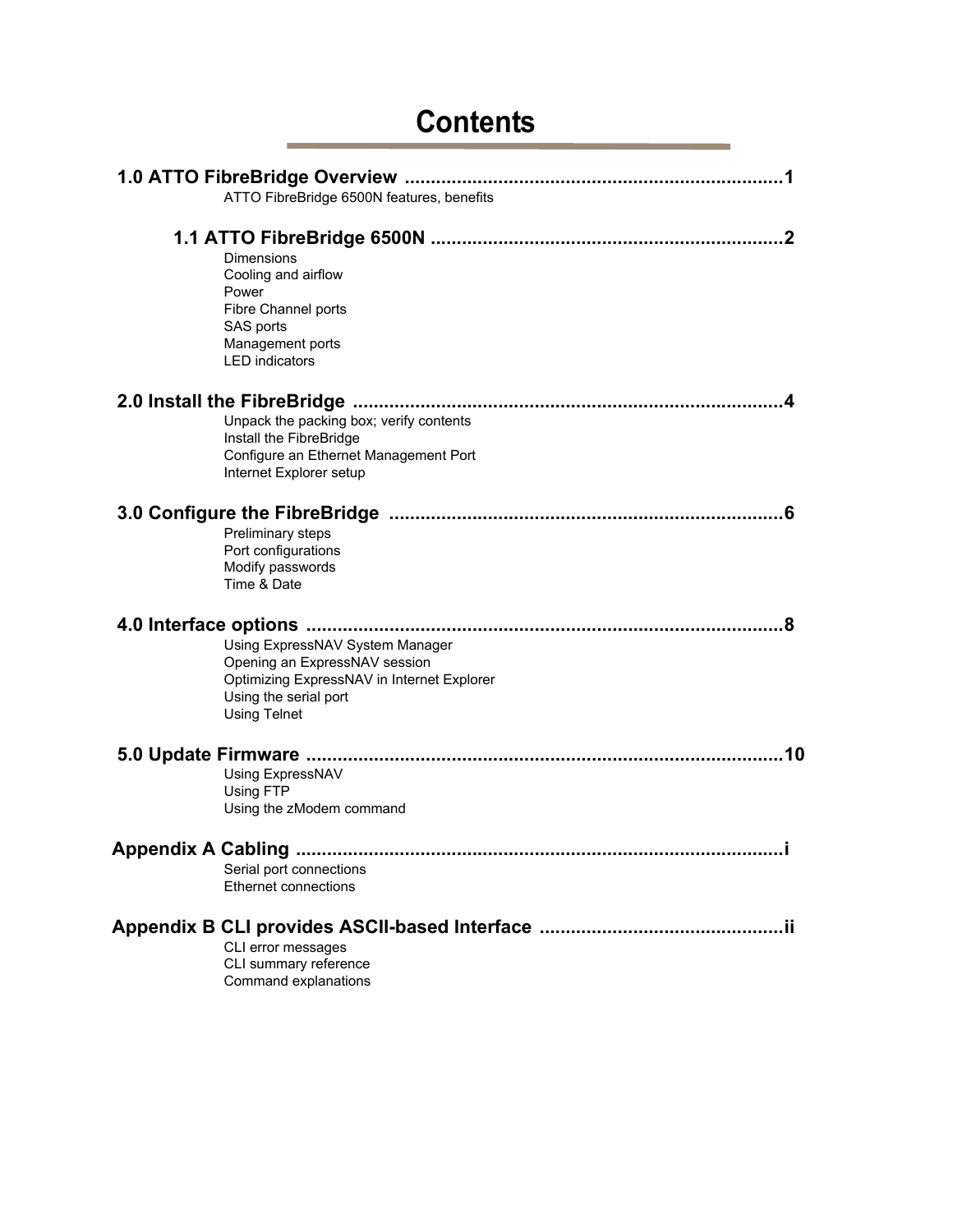|           | <b>Regulatory Notices</b>                                                                                                                                                               |
|-----------|-----------------------------------------------------------------------------------------------------------------------------------------------------------------------------------------|
|           | FCC Notices (US only)                                                                                                                                                                   |
|           | Compliance with ICES-003                                                                                                                                                                |
|           | Compliance with EN Regulations                                                                                                                                                          |
|           | Bureau of Standards, Metrology, and Inspections Notice (BSMI, Taiwan Only)                                                                                                              |
|           | Voluntary Control Council for Interference by Information Technology Equipment (VCCI, Japan)<br>Japan Electronics and Information Technology Industries Association (JEITA) Power Cable |
| Statement |                                                                                                                                                                                         |
|           | Compliance Statement, Korea                                                                                                                                                             |
|           |                                                                                                                                                                                         |
|           |                                                                                                                                                                                         |

| Manufacturer limited warranty |  |
|-------------------------------|--|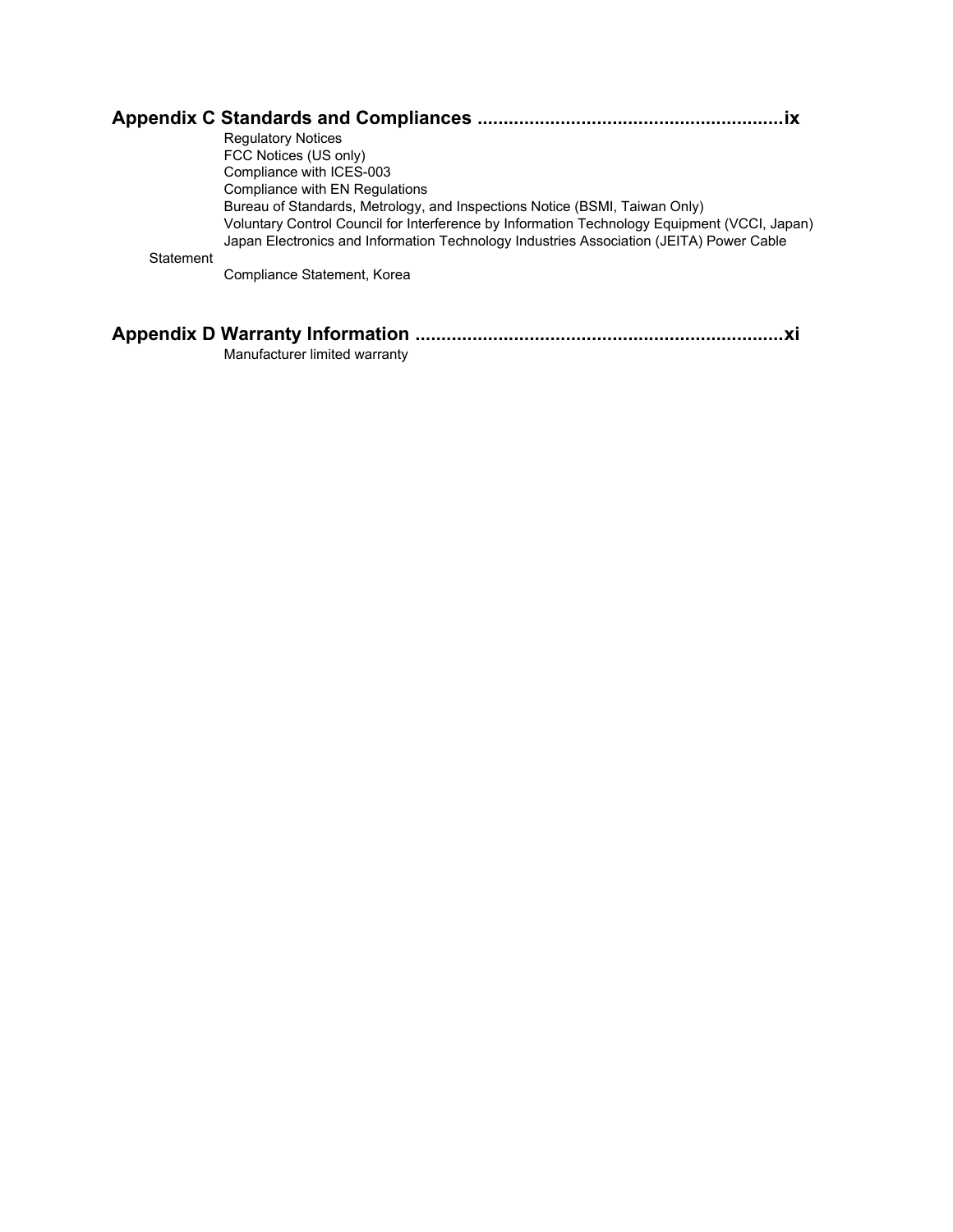# **1.0 ATTO FibreBridge Overview**

<span id="page-4-0"></span>*The ATTO FibreBridge*™ *is a performance tuned intelligent protocol translator which allows upstream initiators connected via Fibre Channel to communicate with downstream targets connected via SAS. FibreBridge products are fitted for rack mount integration.*

.

Fibre Channel is a serial communications technology designed to transfer large amounts of data between a variety of hardware systems over long distances. It is a key technology for applications that require shared, high bandwidth access to storage.

Fibre Channel provides a logical point-to-point serial channel for the transfer of data between a buffer at a source device and a buffer at a destination device. It moves buffer contents from one port to another, without regard to the format or meaning of the data, so different upper level protocols are able to run over Fibre Channel hardware.

Serial Attached SCSI (SAS) is an industry standard specification whose architecture consists of a multilayer definition including three transport protocols for supporting initiator communication with end-point

devices and SAS expanders. The SAS connection model enables aggregation of physical links forming a logical point-to-point serial channel for transfer of data between SAS initiators and target end-point devices. The physical layer supports data rates of 3 and 6 Gbps.

The ATTO FibreBridge 6500N bridges upstream initiators connected via FC to downstream end-point devices connected via SAS. On the upstream side, direct attachment to vendor specified host system FC HBAs and fabric attachment to vendor specified FC switches are supported. On the downstream side, the FibreBridge 6500N supports vendor specified disk shelves attached via the SAS interface.

# <span id="page-4-1"></span>**ATTO FibreBridge 6500N features, benefits**

The ATTO FibreBridge 6500N is an 8-Gigibit Fibre Channel to 6-Gigibit SAS bridge.

The FibreBridge 6500N is a customized version of ATTO's standard Fibre Channel to SAS bridge.

- Two independent 8Gb Fibre Channel ports which auto-negotiate to 2Gb, 4Gb or 8Gb Fibre Channel
- SFP+ FC connectors included
- 6Gb QSFP connector which auto-negotiates to 3Gb or 6Gb
- ExpressNAV™ System Manager for remote configuration, management and diagnostic capabilities
- Supports SAS expanders

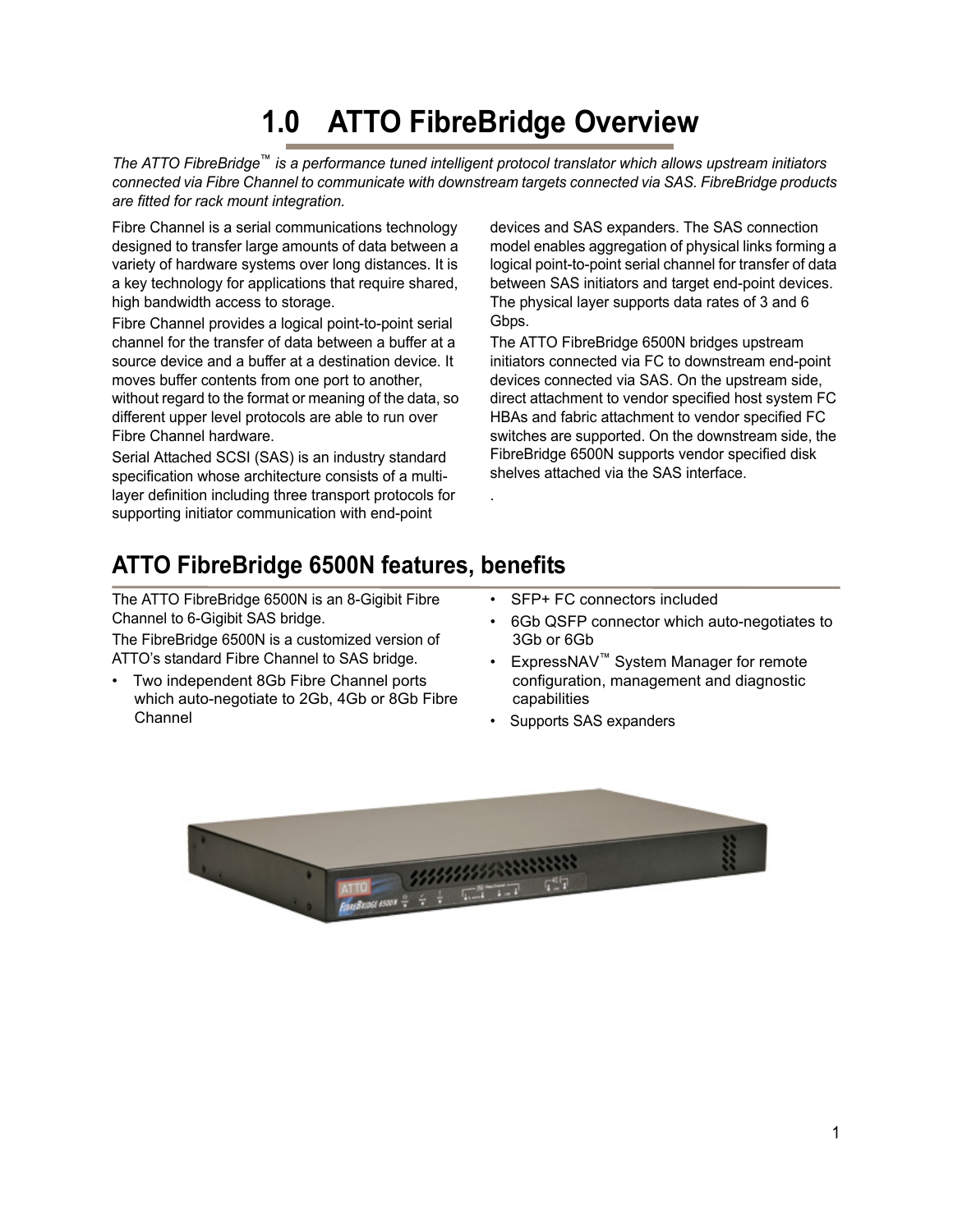# **1.1 ATTO FibreBridge 6500N**

<span id="page-5-0"></span>*The ATTO FibreBridge 6500N is a high performance bridge which adds 8-Gigabit Fibre Channel connectivity to 6-Gigabit SAS storage devices.*

The FibreBridge 6500N is available in an industrystandard 1U form factor for easy integration into racks and cabinets.

#### <span id="page-5-1"></span>**Dimensions**

**Width:** 17.31 inches

Rackmount units have mounting hardware that will extend the width to fit a 19" rack.

**Length:** 9.90 inches

**Height:** 1.69 inches (1U)

**Weight:** Rackmount units weigh 8.75 pounds (unboxed), 12.4 pounds (boxed).

### **Cooling and airflow**

**Operating temperature:** 5-40 °C external; 10,000 ft. **BTU:** 205 BTU per hour **Humidity:** 10-90% non-condensing

**Airflow:** 150 LFM

Air enters from the front and is exhausted out the rear (connector side). Ambient air near the inlets should not exceed 40°C. The unit automatically stops operation if the temperature goes beyond this threshold.

### **CAUTION**

Note

**Do not block the enclosure's vents. The FibreBridge does not allow data transfer if overheating occurs.**



⚠

*Thermal monitoring of the bridge available.*

### <span id="page-5-2"></span>**Power**

2

The power supply circuit is permanently mounted within the enclosure and is not hot swappable. It has one standard IEC320 power receptacle and switch.

The universal power supply provides power for the bridge board and cooling fan.

The power requirements of the ATTO FibreBridge 6500N plus the power draw of the other equipment in the rack must not overload the supply circuit and/or wiring of the rack.

**Input voltage:** 85-264 VAC; .5A; 47/63Hz. **Power Consumption:** 0.5A for 110V (55 watts) **Power Consumption:** 0.25A for 220V (55 watts)

## <span id="page-5-3"></span>**Fibre Channel ports**

The dual independent 8Gb/s Fibre Channel ports connect the FibreBridge 6500N to Fibre Channel hosts using optical SFP+ connectors and multimode fiber optic cable. Make sure all cables are anchored securely at both ends with the proper connectors.

## **SAS ports**

Two (x4) wide 6Gb/s capable SAS connectors are present on the 6500N however only the 'A' labelled connector may be used to connect disk shelves. Shelves/devices connected to the 'B' port will not be recognized by the bridge.

### <span id="page-5-4"></span>**Management ports**

Management is provided using the dual 100/1000 base T Ethernet ports accessible from two right angle RJ-45 connectors, or the RS-232 serial header console port accessible from the serial RJ-45 connector.



*Ethernet ports 1 & 2 are functionally equivalent and connection to at least one is recommended.*

## <span id="page-5-5"></span>**LED indicators**

The LED indicators can be viewed from the connector side and the front side of the FibreBridge 6500N.

LEDs on the connector side are:

**Yellow Alert LED:** lights yellow to indicate Faulted status, and is off when the bridge is not faulted

**Ethernet port connectors: a green LED located to** the upper right of each Ethernet port connector indicates Link/Activity, where green solid indicates link, blinking indicates activity and off means no link is present. There is also a green LED located to the upper left of the Ethernet connectors that indicates 100/1000 MbE speed as follows: green steady indicates 100MbE and off indicates 1000MbE.

**Fibre Channel port:** A lighted green LED indicates link, and off means no link.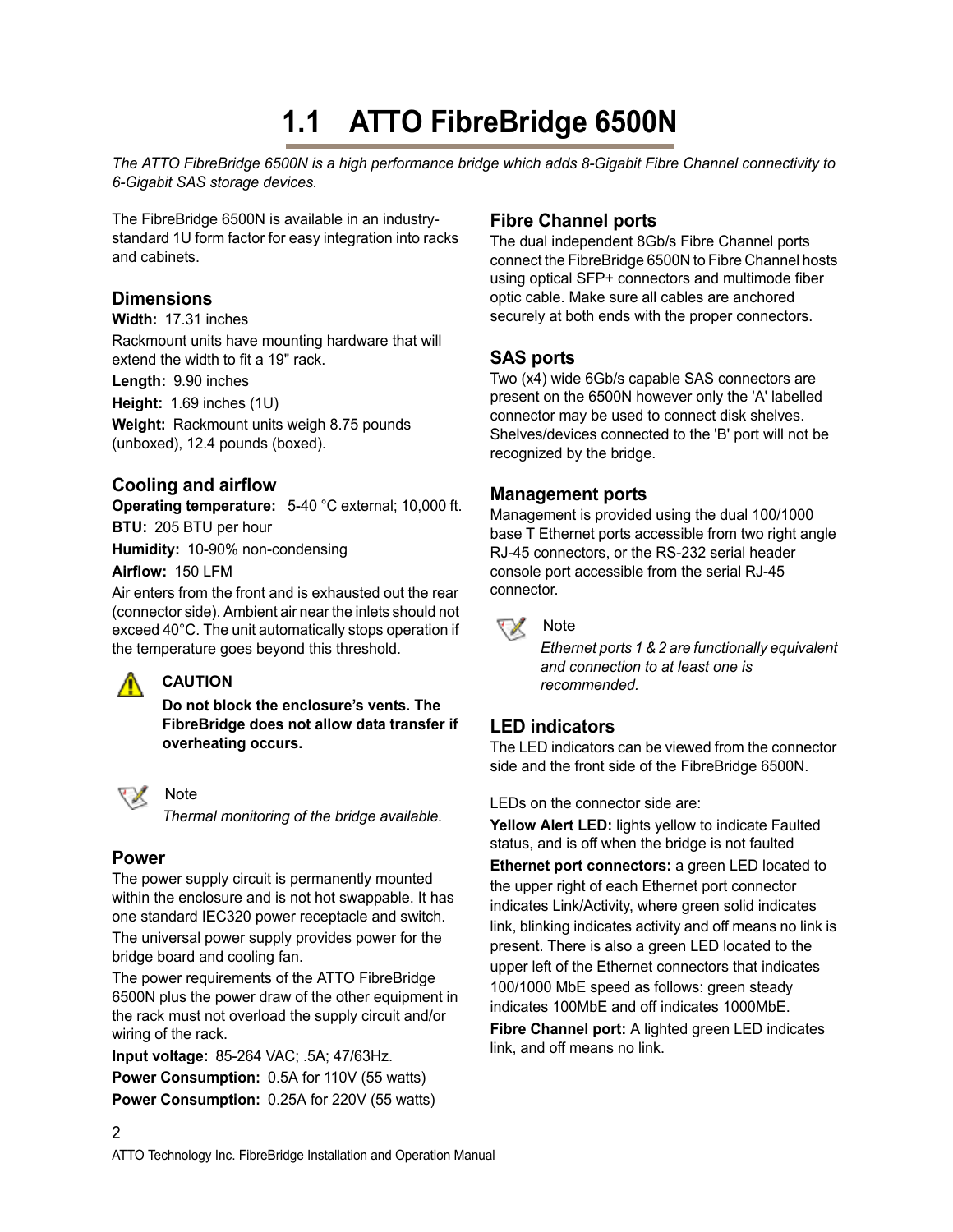**SAS device:** A lighted green LED on each connector indicates a link has been established on at least one PHY, and off means there are no links or the port is disabled (SAS port B LED will always be off).

LEDs on the faceplate are:

**Power:** A lighted green LED indicates power has been turned on to the bridge.

**A Ready LED** is lighted green to indicate ready and off to show not ready.

**An Alert LED** is lighted yellow to show an alert condition.

**Fibre Channel port:** two discrete LEDs per port indicate activity and link. The first green LED of each port indicates activity, where on means there is activity and off means no activity on the port. The second green FC port LED indicates link, where a lighted green LED indicates link and off means no link.

**SAS device:** A lighted green LED for each SAS connector indicates a link has been established on at least one PHY in the connector, and off means there are no links or the port is disabled (SAS port B LED will always be off).



*Exhibit 1.1-1 Connectors, LEDs and power receptacle on the connector side and LEDs on the faceplate.*

Port B not used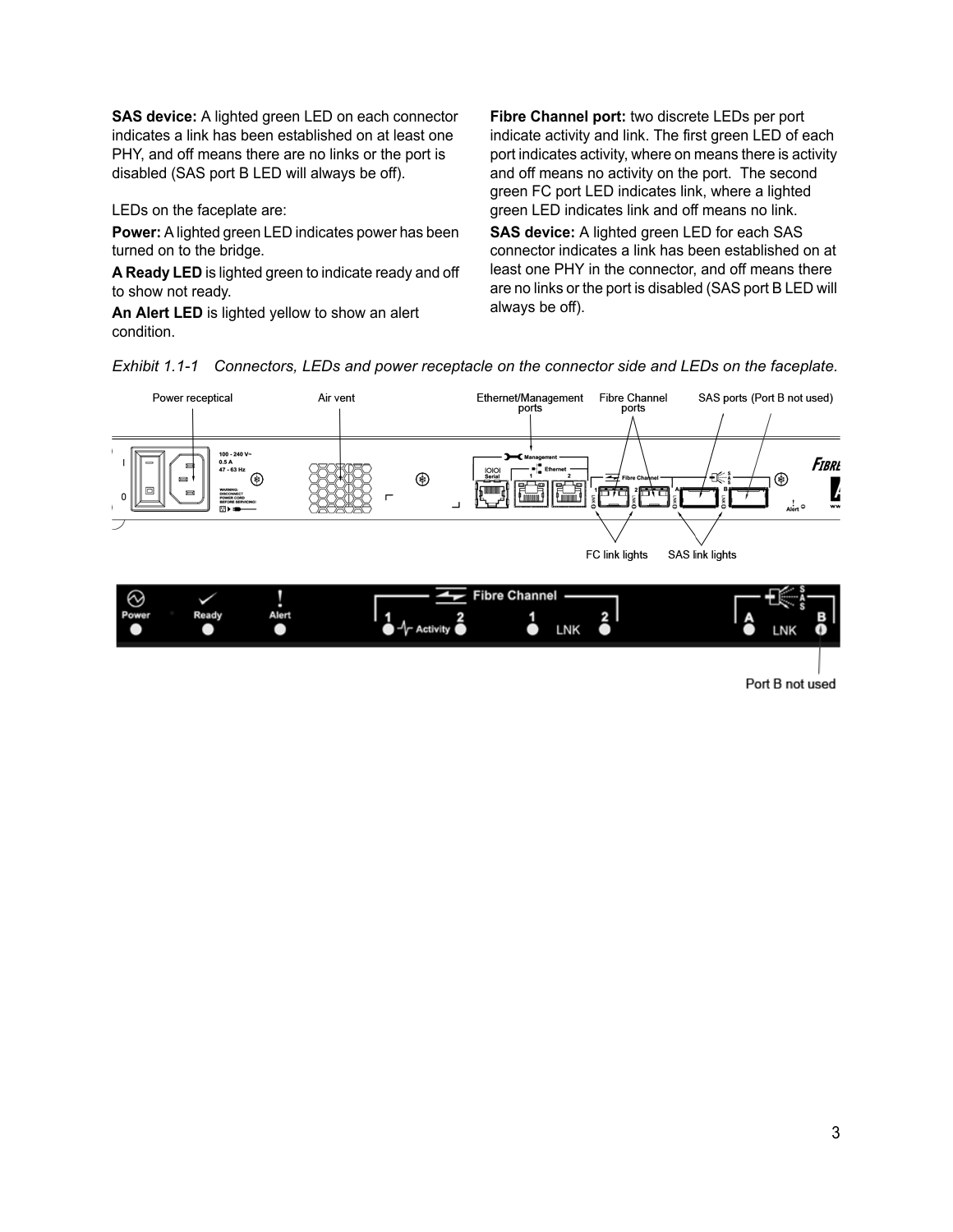# **2.0 Install the FibreBridge**

<span id="page-7-0"></span>*Use the following instructions to install the FibreBridge.*

#### <span id="page-7-1"></span>**Unpack the packing box; verify contents**

- The FibreBridge. Note the serial number of your FibreBridge unit:
- "L" brackets for mounting in a 19" rack (pre-installed)

### <span id="page-7-2"></span>**Install the FibreBridge**

1 Mount the FibreBridge into a standard 19" rack or cabinet ensuring air flow through the unit is unobstructed. Mount horizontally only.

*Exhibit 2.0-1 Install the FibreBridge 6500N into a rack or cabinet.*



2 Refer to cabling and power-up sequencing provided by the Storage Solutions vendor.

### **CAUTION**

4

**The power source must be connected to a protective earth ground and comply with local electrical codes. Improper grounding may result in an electrical shock or damage to the unit.**

- a. Properly ground the FibreBridge to the rack equipment. The earth ground connection must be maintained.
- b. The power requirements plus the power draw of the other equipment in the rack

must not overload the supply circuit and/or wiring of the rack.

### <span id="page-7-4"></span><span id="page-7-3"></span>**Configure an Ethernet Management Port**



*The FibreBridge is initially configured with DHCP enabled. It is best if you have access to a DHCP server. If you do not have a DHCP server, get an IP address, subnet mask and Gateway IP address from your network administrator.*

1 To configure an Ethernet Management Port using the Command Line Interface (CLI) and the serial port connection, skip to step 9.

#### Note ▽

*When connecting to a Management Port (Ethernet 1 or 2), in the absence of network connectivity an Ethernet cable can be used to connect the Ethernet port directly to a laptop or other computer.*

- 2 The proper QuickNAV utility must be downloaded and resident on the setup computer before configuring the FibreBridge. Download either **QuickNAV-windows.exe** for Windows or **QuickNAV-Mac** for Mac OS X, depending on your operating system. The QuickNAV utility must be at version 3.3 or later.
- 3 Work from the computer attached to the FibreBridge Ethernet port on the same broadcast domain. Run the QuickNav Utility **QuickNAV-windows.exe** for Windows or **QuickNAV-Mac** for Mac OS X.

#### **CAUTION** ⚠

**Active VPN clients on the setup computer will cause QuickNAV to fail and not find the FibreBridge. VPN must be shutdown before using the QuickNAV utility.**

- 4 Locate the FibreBridge with the serial number recorded earlier.
- 5 Highlight the serial number.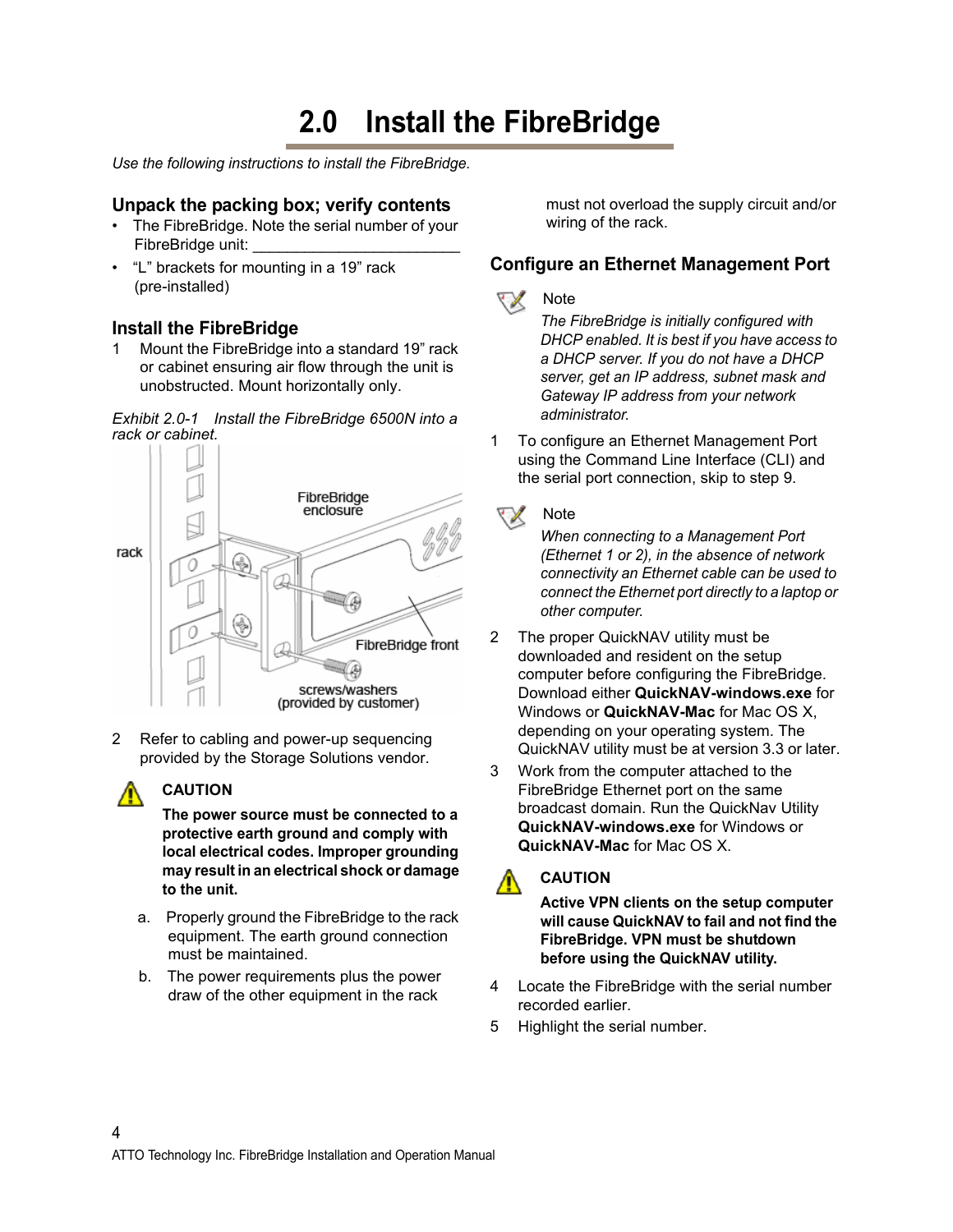6 Click **Next**. If a DHCP server is available on your network, an address is assigned automatically by the server. Note the assigned address:

> *If you do not have a DHCP server: refer to the IP address, subnet mask and Gateway address previously obtained from your network administrator, type it into the area provided and click Next. Select OK to restart the FibreBridge and wait 1 minute while the FibreBridge reboots. The Management Port that is directly connected to the computer is now configured and ready to be used.*

7 Click on **Launch Browser.** Result: The ATTO ExpressNAV interface welcome screen appears.

# Note

*If the setup computer does not have its own IP address, ExpressNAV will not launch. Either enable DHCP and obtain an address from the DHCP server, or request an IP address from your network administrator.*

*(The subnet mask and Gateway IP address should match the settings on the FibreBridge)*

*Consult the Product Release Notes for your firmware version for a list of supported browsers.*

- 8 Go to step 10.
- 9 To configure an Ethernet Management Port using CLI, connect a serial cable to the FibreBridge and enter the following commands. Use parameter mp1 to configure Management Port 1 and mp2 for Management Port 2: The 'info' command shows if the FibreBridge already has an IP address, subnet mask and

Gateway address for the Management Port. If not, use the values obtained from your network administrator and enter the following commands:

set IPDHCP [mp1 | mp2] disabled

set IPAddress [mp1 | mp2] xxx.xxx.xxx.xxx set IPSubnetMask [mp1 | mp2] xxx.xxx.xxx.xxx set IPGateway [mp1 | mp2] xxx.xxx.xxx.xxx SaveConfiguration Restart

Then wait 1 minute while the FibreBridge reboots, and verify your changes with the 'info' command.

10 If you use Internet Explorer as a browser, you may continue on to the optional [Internet](#page-8-0)  [Explorer setup](#page-8-0) below. If not, continue on to [Configure the FibreBridge.](#page-9-4)

#### <span id="page-8-0"></span>**Internet Explorer setup**

- 1 Open your browser
- 2 Select **Internet Options**.
- 3 In the **Internet Options** screen, select the **Security** tab.
- 4 Click on the **Trusted Sites** icon.
- 5 Click on the **Sites** button.
- 6 In the text box **Add this web site to the zone**, add the IP address of the appliance. You may use wild cards.
- 7 Click on **Add.**
- 8 Uncheck the **Require server verification** check box.
- 9 Click **OK.**
- 10 At the bottom of the **Internet Options** box, click on **OK** and close the box.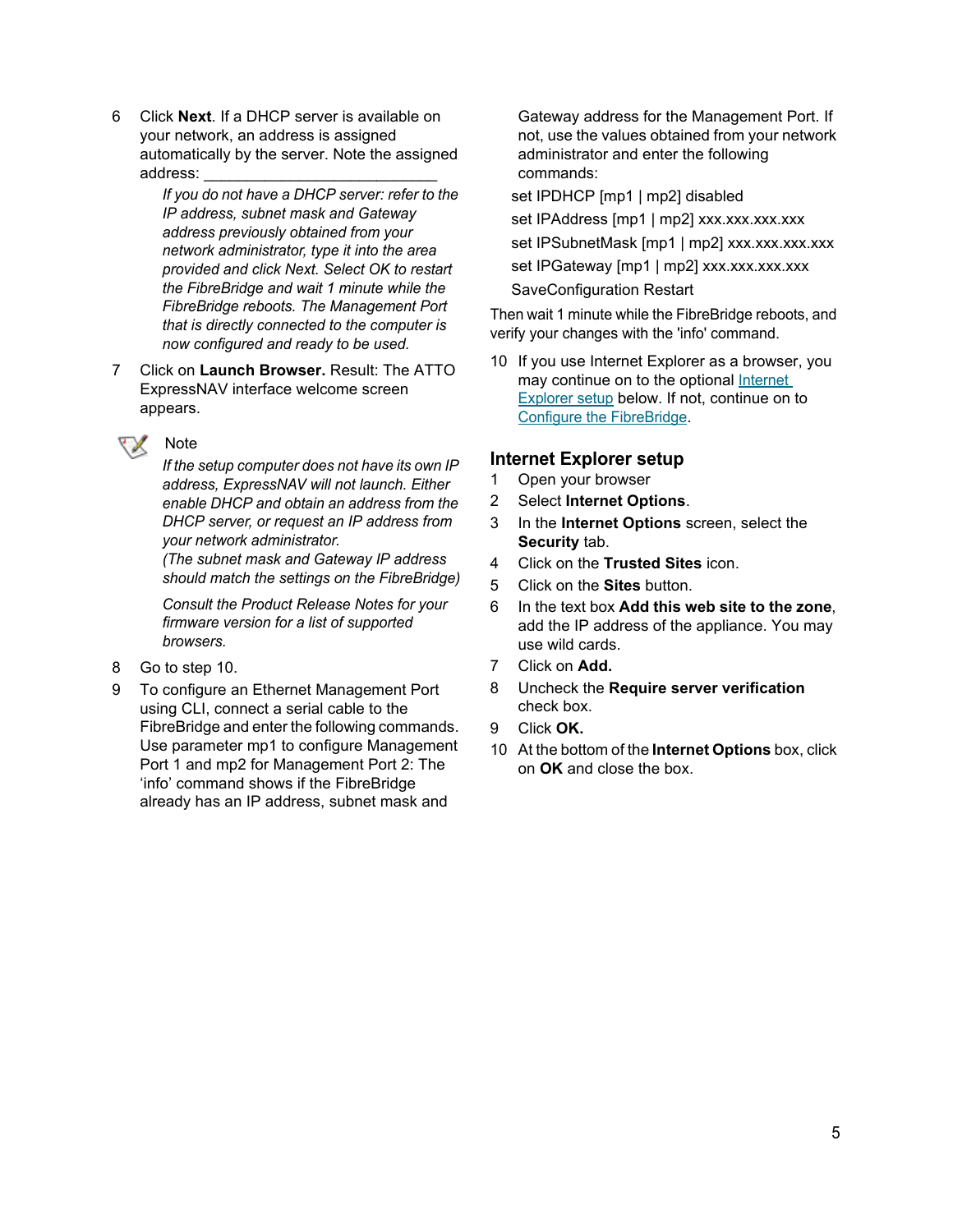# <span id="page-9-4"></span>**3.0 Configure the FibreBridge**

<span id="page-9-0"></span>*To configure the ATTO FibreBridge, use ATTO ExpressNAV. Default values are appropriate for most configurations, but may be modified.*

The best way to access the FibreBridge to view and change settings is to use ATTO ExpressNAV System Manager, a browser-based graphical interface. Other methods are also available. Refer to [Interface options on page 8.](#page-11-5)

Help is available from within ExpressNAV for many configuration settings. Mouse over a field name, which will turn into a selectable link if help is available. Click on the link to display help in a pop-up window. For more information on any of these parameters, refer to the specific CLI command in [Command explanations](#page-18-1) [on page iv](#page-18-1) of the Appendix.

You may make changes to several pages before going to the Restart page and restarting the FibreBridge to save the changes.

#### <span id="page-9-1"></span>**Preliminary steps**

- 1 If you are in the ExpressNAV interface welcome screen, complete the following substeps; otherwise, go to step 2.
	- a. Click on **Enter here**.
	- b. Type in the default user name and password, then click **OK**.



**Note** 

*The default values are user name root and password Password. The user name is case insensitive and the password is case sensitive. It is best practice to change the default user name and password. Refer to* [Modify](#page-9-3)  [passwords](#page-9-3) *on page 6.*

Result: The ExpressNAV FibreBridge Status page appears. Go to step 3.

- 2 If you are not already in the ExpressNAV interface, complete the following substeps:
	- a. Type in the IP address of your FibreBridge in a standard browser as found in [Using](#page-11-6)  [ExpressNAV System Manager on page 8.](#page-11-6)
	- b. Click on **Enter here**.
	- c. Type in the default user name and password, and then click **OK**.

3 The **Status** page appears. Choose one of the following options:

• View all settings to ensure they are appropriate for your configuration.

- Keep the automatic settings created when you powered up your FibreBridge and do nothing, accepting all the default settings for all ports.
- Use the individual pages listed on the side menu to make changes or use other features such as Time & Date as needed.



#### <span id="page-9-2"></span>**Port configurations**

- 1 Follow the Preliminary steps.
- 2 Click on the port you wish to configure on the left hand menu: **Ethernet** or **Fibre Channel**.
- 3 Select the parameters you wish to change.
- 4 Click **Submit**.
- 5 If you have completed all changes for this session, go to the **Restart** page and restart the FibreBridge.

## <span id="page-9-5"></span><span id="page-9-3"></span>**Modify passwords**

- 1 Follow the Preliminary steps.
- 2 From the side menu select **Bridge**. The **Bridge Configuration** page is displayed.

| : To change usernames or passwords<br>you must enter the current Admin<br>·password: |      |
|--------------------------------------------------------------------------------------|------|
| Admin Username:                                                                      | roct |
| New Admin Password:                                                                  |      |
| Cunfirm New Admin Password.                                                          |      |
| -Read Only Username:                                                                 | user |
| New Read Only Password:                                                              |      |
| Confirm New Read Only Password:                                                      |      |

The Administrator user name that you are currently logged in with and the current read only user name, if present, are displayed in their text boxes.

ATTO Technology Inc. FibreBridge Installation and Operation Manual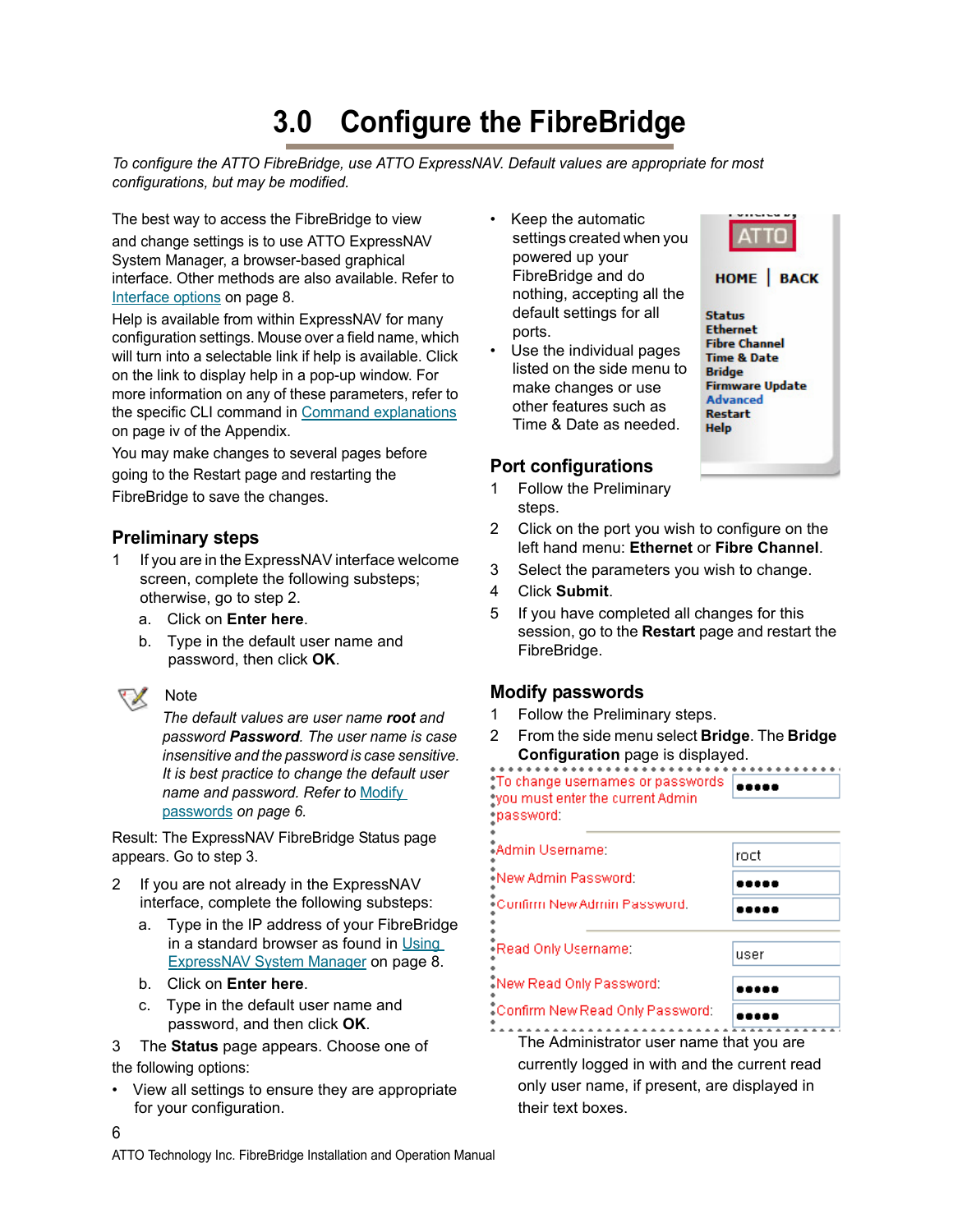- 3 Enter the Administrator (**Admin**) password where indicated.
- 4 Enter appropriate information into the **New Admin Password**, **Confirm New Admin Password** or **New Read Only Password** and **Confirm New Read Only Password** text boxes.
- 5 Click **Submit**.
- 6 If you have completed all changes for this session, go to the **Restart** page and restart the FibreBridge.

#### <span id="page-10-0"></span>**Time & Date**

- 1 Follow the Preliminary steps.
- 2 From the side menu select **Time & Date.** The **Time & Date** page is displayed.
- 3 In the section **Manually Set Time/Date**, enter the current time and date in the applicable fields, in the format specified.
- 4 Click **Submit**.
- 5 If you have completed changes for the session, go to the **Restart** page and restart the FibreBridge.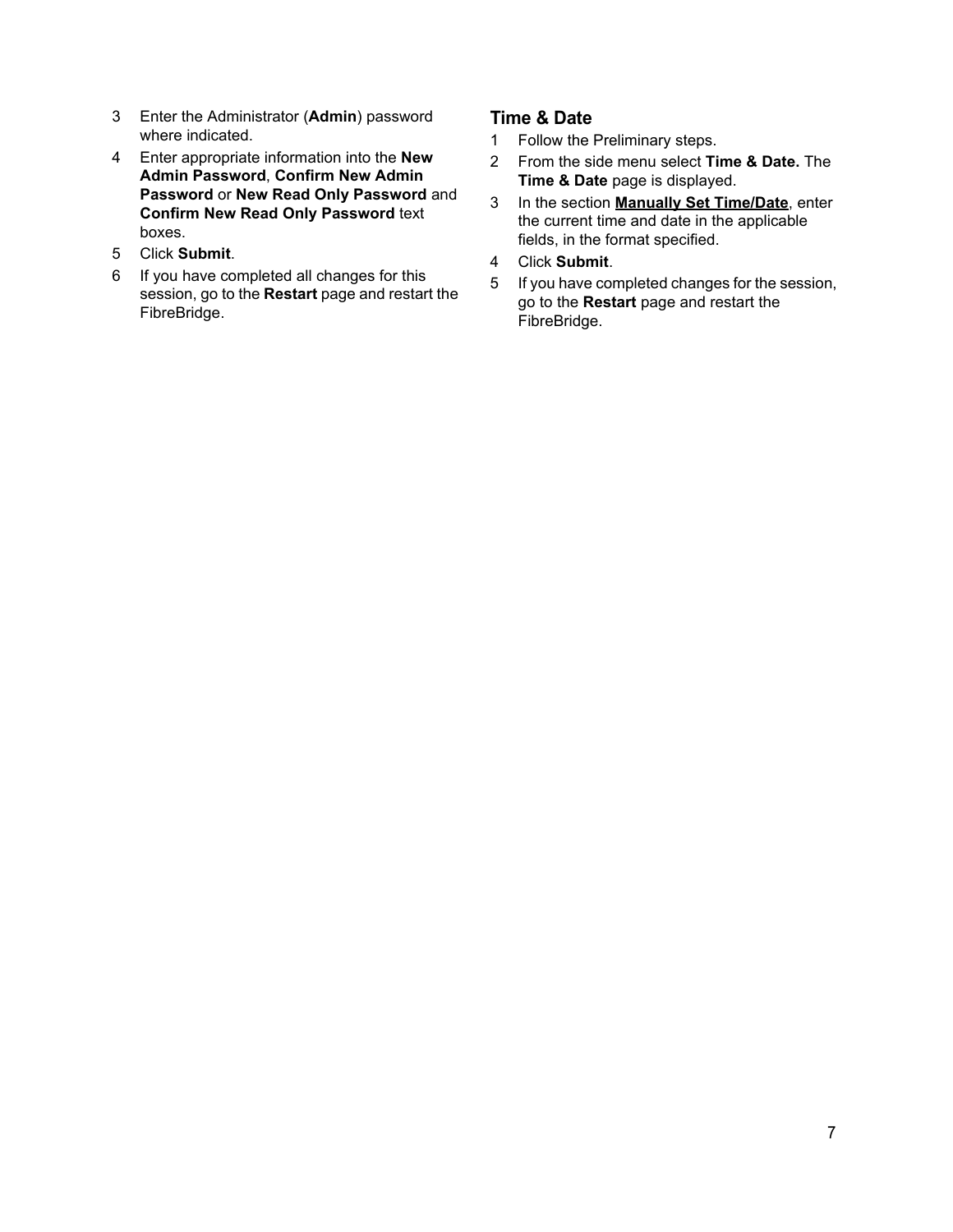# <span id="page-11-5"></span>**4.0 Interface options**

<span id="page-11-0"></span>*Alternative methods to the ATTO ExpressNAV System Manager interface may be used to manage the FibreBridge. However, ExpressNAV is the recommended user interface.*

# <span id="page-11-6"></span><span id="page-11-1"></span>**Using ExpressNAV System Manager**

Each page in the ATTO ExpressNAV interface provides information and/or configuration parameters based on a specific topic.

ATTO ExpressNAV is the recommended management tool for the FibreBridge. It is a web-based graphical user interface (GUI) that allows you to manage the FibreBridge by clicking choices and commands in traditional GUI fashion or by entering CLI commands directly, as you would in a terminal emulation session, on the **Advanced CLI** page.

## <span id="page-11-2"></span>**Opening an ExpressNAV session**

- 1 Point your browser at the IP address of the FibreBridge. Refer to Configure an Ethernet [Management Port on page 4.](#page-7-4)
- 2 The **ExpressNAV** interface welcome screen is displayed. Click **Enter here**.
- 3 Enter the user name and password values.

#### ▽ Note

*The default values are user name: root and password: Password. The user name is case insensitive and password is case sensitive. It is best practice to change user names and passwords. Refer to* [Modify passwords](#page-9-5) *on [page 6](#page-9-5).*

Result: The **Status** page appears.

# <span id="page-11-8"></span><span id="page-11-4"></span>**Using the serial port**

- 1 Connect a cable from FibreBridge RS-232 serial port to the serial (COM) port on a personal computer. For cabling information see Appendix A, Cabling.
- 2 Turn on the FibreBridge.

8

- 3 Start a terminal emulation program on the personal computer, and use it to connect to the FibreBridge. For example, if you are using HyperTerminal on a computer running a Windows operating system,
	- a. Type **FibreBridge** in the **New Connection** dialogue box.

Each page can be reached through the menu at the side of each page. An image on each page's header shows each port in the product faceplate. Each port is clickable and takes you to the appropriate page. If you have completed configuration operations and have clicked **Submit** on the page you are viewing, go to the **Restart** page and restart the FibreBridge to save the settings.

If you have not completed configuration changes, go on to the next page.

## <span id="page-11-7"></span><span id="page-11-3"></span>**Optimizing ExpressNAV in Internet Explorer**

- 1 Go to the browser toolbar and select **Tools.**
- 2 Select **Internet Options.**
- 3 Select the **Security** tab.
- 4 Select the **Custom Level** button.
- 5 On the menu presented, go to the **Microsoft VM, Java permissions** and make sure **Disable Java** is *not* selected.
- 6 Go to the **Miscellaneous** topic and select **METAREFRESH**.

- b. Click **OK**.
- c. In the **Connect To** dialogue box, for the **Connect using field** select the COM port number to which your serial cable is connected.
- d. Click **OK**.
- e. In the COM Properties dialogue box select the following values:
	- Bits per second: 115200
	- Data Bits: 8
	- Parity: None
	- Stop Bits: 1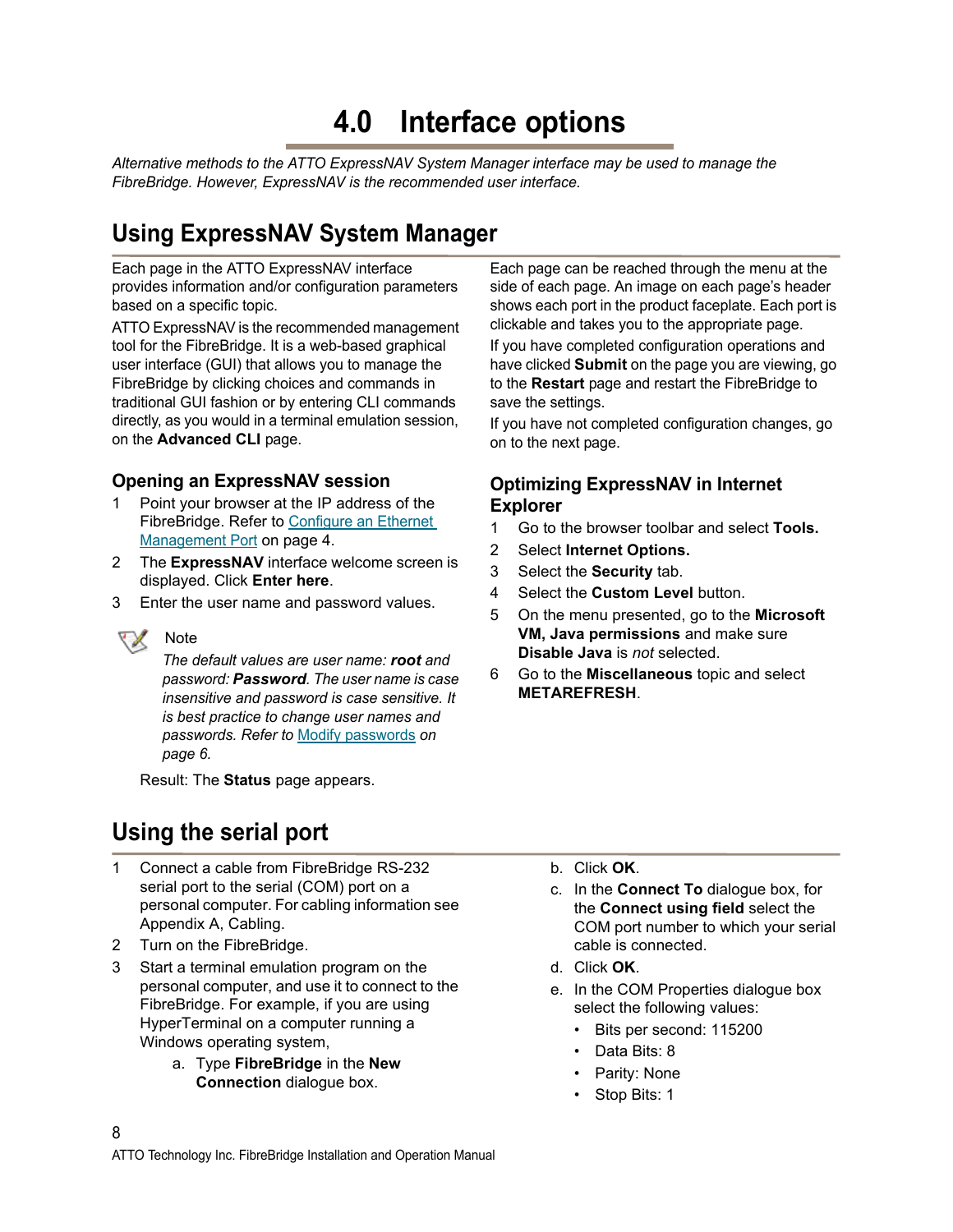- Flow Control: None
- Terminal type: ASCII
- Echo: on
- f. Click **OK.**
- 4 After you connect to the FibreBridge, start-up messages are displayed. These messages are only displayed at start-up. The last line in the start-up message sequence is **Ready**.
- 5 In serial port sessions, there is no prompt on the line below the word **Ready**. Begin typing commands in the blank line where the cursor is

resting. No user name or password is required for serial port access.

- 6 To verify that you have connected successfully, type **help** after the **Ready** prompt and press **Enter.**
	- If a list of all available commands does not appear on the screen, review the steps in this section, check the cable, or contact service personnel until the problem is solved.

If you have difficulty using the serial port, verify that you have the correct settings and that your serial cable is less then two meters in length.

# <span id="page-12-0"></span>**Using Telnet**

Up to three Telnet sessions can be conducted simultaneously. A serial port session can use the CLI while Telnet sessions are open. Whichever session issues the first **set** CLI command can continue to issue set commands, while the other sessions can only issue **get** commands or display information. Once a connection is established, refer to [CLI](#page-16-1)  [provides ASCII-based Interface on page ii of the](#page-16-1)  [Appendix.](#page-16-1)

- 1 Connect to the FibreBridge from a computer on the same Ethernet network.
- 2 Start a Telnet session.

#### ∇Х **Note**

*There is more than one way to connect to the FibreBridge using a telnet program.Your telnet program may operate differently than in the following instructions.*

3 At the telnet prompt, issue the **open** command where x.x.x.x is the IP address of the FibreBridge Management Port.

telnet > open x.x.x.x

4 If you have to specify a port type, enter the port type "telnet" and the terminal type "vt100".

port type: telnet

terminal type: vt100

5 Enter the default values for the user name, **root**, and the password**, Password**, if you did not set new values in [Modify passwords on page](#page-9-5)  [6.](#page-9-5)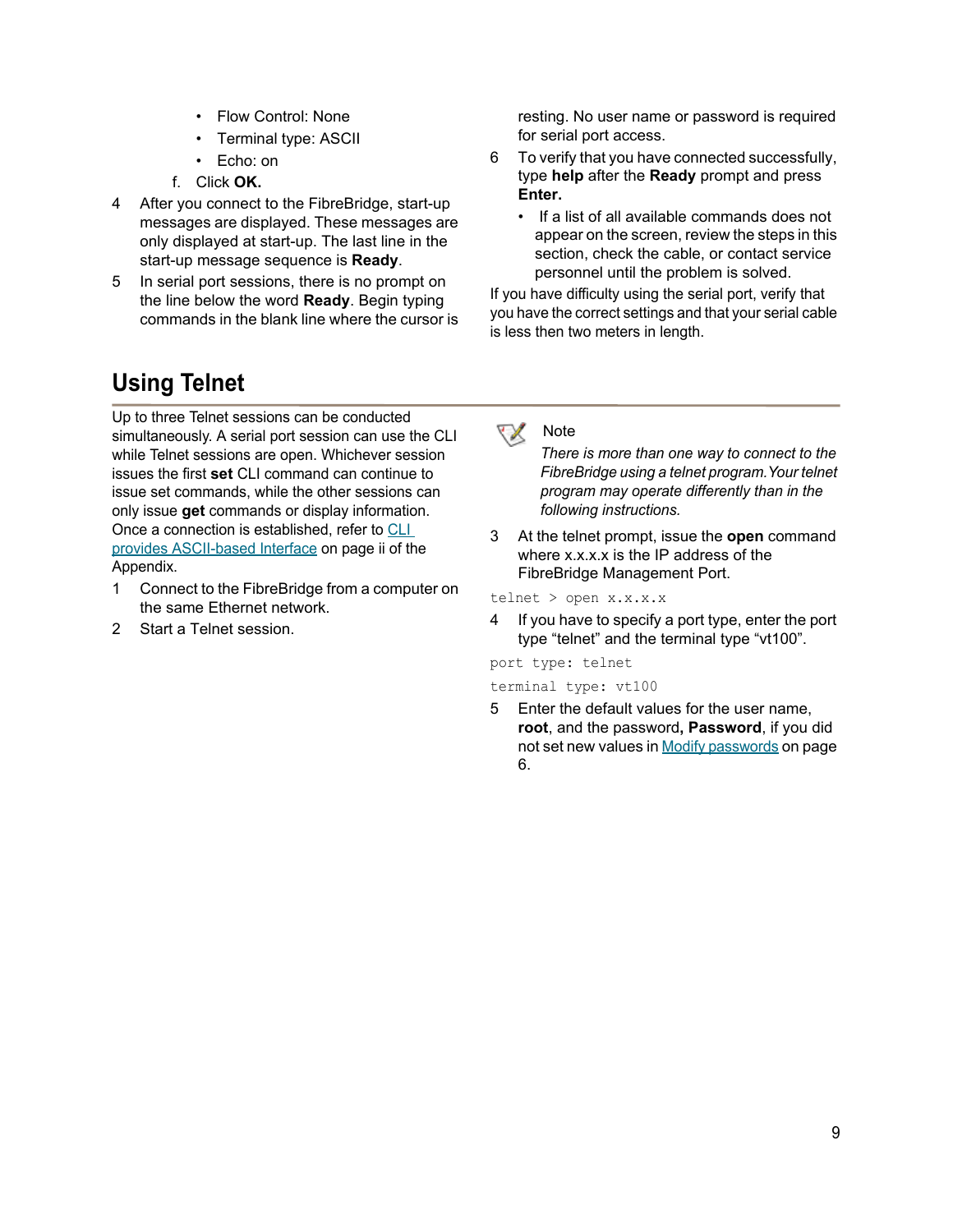# **5.0 Update Firmware**

<span id="page-13-0"></span>*The ATTO FibreBridge has several processors which control the flow of data. The firmware to control these processors can be upgraded in the field. The preferred method is to use the ATTO ExpressNAV System Manager. The PUT command from an FTP or ZMODEM utility, over an RS-232 connection, can also be used.*

The FibreBridge firmware is distributed as an **.ima** file available from your Storage Solutions provider. Download the file and note the filename.

#### **Note** マメ

*There is always a backup image in the FibreBridge, in case the flashing process fails. After updating the firmware, verify the correct program version is executing by viewing the status page and checking the firmware revision number.*

## <span id="page-13-1"></span>**Using ExpressNAV**

- 1 If you are not already in the ExpressNAV interface, type the IP address of your FibreBridge in a standard browser as found in [Using ExpressNAV System Manager on page 8](#page-11-6), click **Enter Here,** type in your user name and password, and click **OK**.
- 2 Click on the **Firmware Update** menu item on the left-hand side of the page.
- 3 The **Firmware Update** page appears. Click **Browse** to locate the firmware you downloaded earlier.
- 4 Highlight the file.
- 5 Click **Upload**.
- 6 Wait until a new page is displayed that shows the status of each step of the download.

Result: Upon successful completion of the Flashing Firmware process, a notice will appear at the bottom of the page along with a 'Restart' button.



### Note

*The firmware update process is not complete until bridge is restarted, which loads and executes the new image.*

7 Click the Restart button to load and execute the firmware flashed in step 6 above.

Result: Restarting Firmware page will appear and count down, returning you to the Status page. If the page does not count down or gets stuck, refer to [Optimizing ExpressNAV in Internet Explorer on page](#page-11-7)  [8](#page-11-7), and also ensure that your DHCP server has not changed the IP address of the bridge.

8 It is highly recommended that you repeat the firmware update process so that the backup image is replaced with up-to-date firmware.

## <span id="page-13-2"></span>**Using FTP**

- 1 Establish an FTP link to the bridge that is to be flashed using the Ethernet-attached computer or a computer directly connected to a FibreBridge Management Port.
- 2 Use the **PUT** command to download the firmware file to the bridge. For example:
	- PUT c:\bridge\_firmware\FB6500100.IMA
- 3 Once the download is complete, cycle power on the FibreBridge to implement the new firmware.



*It is recommended that you use a stand-alone FTP client rather than a browser-based FTP client for firmware downloads to avoid timeouts and lost connections.*

4 It is highly recommended that you repeat the firmware update process so that the backup image is replaced with up-to-date firmware.

## <span id="page-13-3"></span>**Using the zModem command**

- 1 Connect to the FibreBridge using a serial cable connected to the Management Serial port, see [Using the serial port on page 8.](#page-11-8)
- 2 Load a Terminal Program such as Hyper Terminal onto the attached computer.
- Set the terminal program and the FibreBridge for the highest possible baud rate for your terminal.
- 4 Turn on power to the FibreBridge.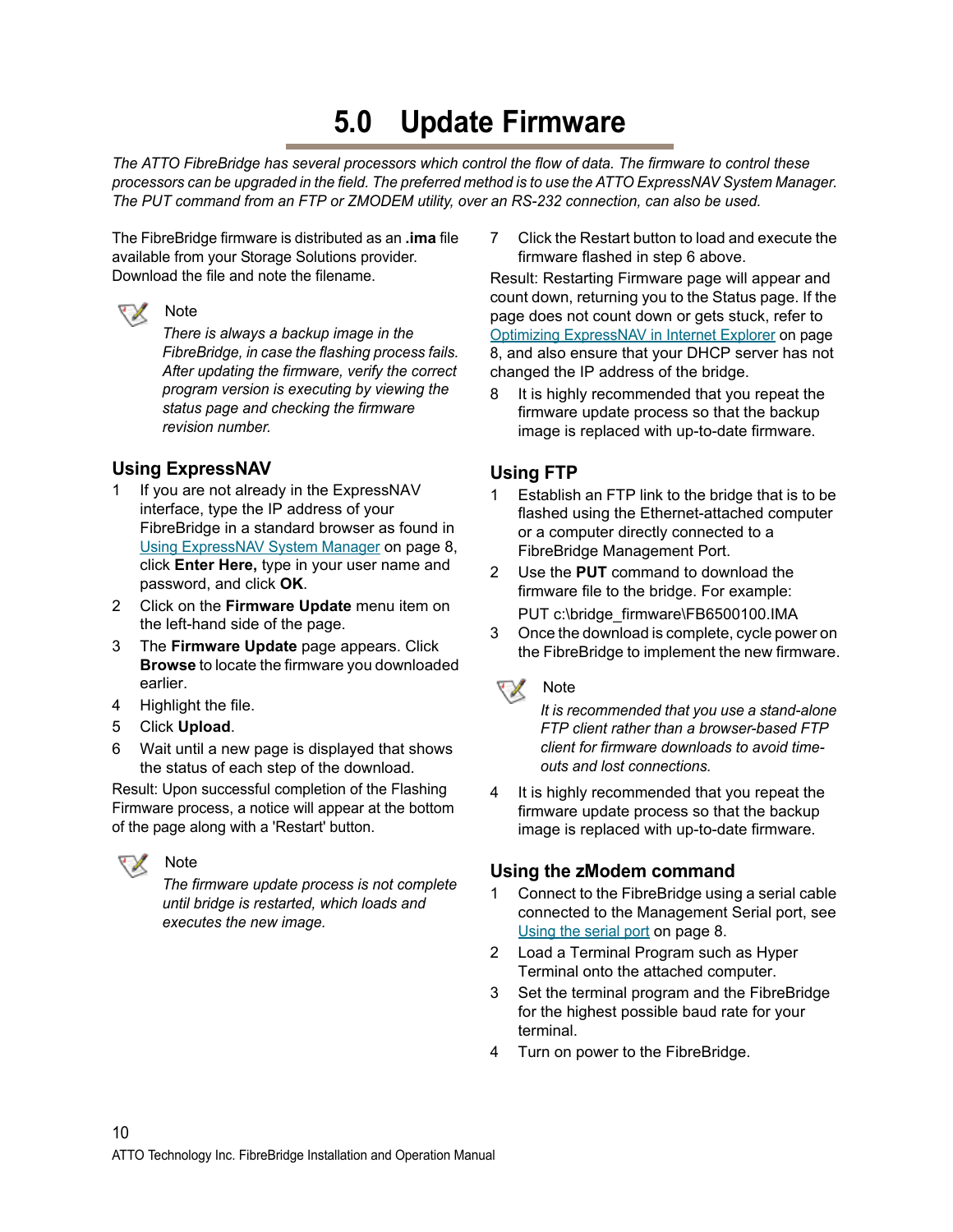- 5 Once the **Ready** prompt appears, type **ZMODEM RECEIVE**. The FibreBridge displays that it is preparing to receive a file from your terminal program.
- 6 On the terminal program, choose **Transfer Send File**.
- 7 In the **Send File** box, enter the current FibreBridge **.ima** file or click the browse button to find it.
- 8 Click **Send** File. Wait approximately 35 minutes for the transfer to complete.
- 9 The FibreBridge acknowledges receiving the file and displays a message not to interrupt

power for 2 minutes wile the file is being written to flash. Once the message "**ZMODEM Transfer Complete**" is displayed with the Ready prompt, type **firmwarerestart**.



#### *Until you issue firmwarerestart, the firmware update is not complete.*

10 It is highly recommended that you repeat the firmware update process so that the backup image is replaced with up-to-date firmware.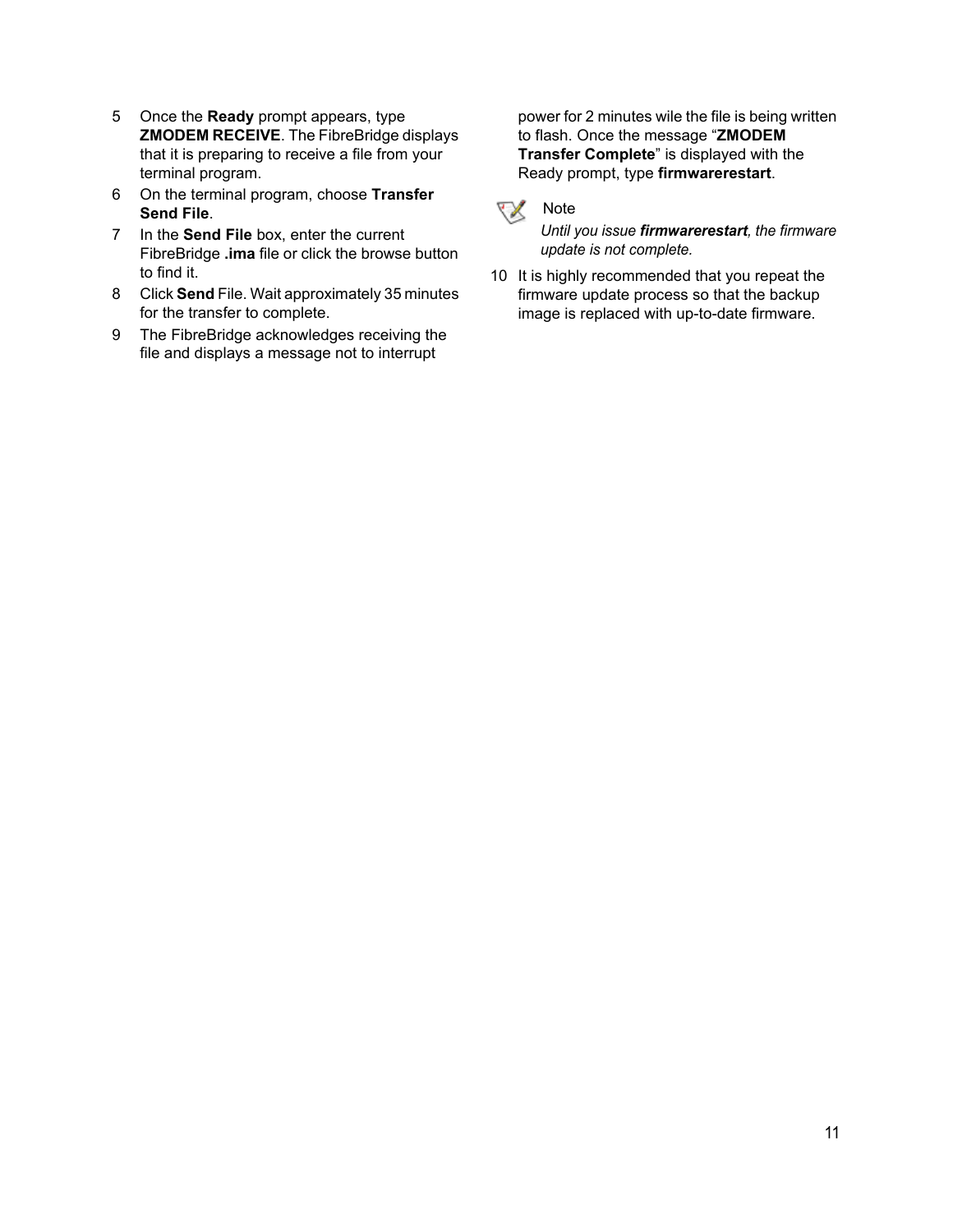# **Appendix A Cabling**

<span id="page-15-0"></span>*Use an Ethernet connection to use the ATTO ExpressNAV System Manager interface. Make sure all cables are anchored securely at both ends with the proper connectors.* 

#### <span id="page-15-1"></span>**Serial port connections**

The ATTO FibreBridge supports remote service operations over the RS-232 serial port using standard terminal emulation software available with most systems.

Connect a RJ45 to DB-9 serial cable (null modem) between the ATTO FibreBridge serial port and one of the computer's serial COM ports.

#### <span id="page-15-2"></span>**Ethernet connections**

The 100/1000 BaseT Ethernet ports provide remote monitoring and management using the ATTO ExpressNAV interface.

Since the FibreBridge is set to auto mdix, there is no need for a crossover cable when connecting directly to a computer. The ATTO FibreBridge auto detects the Ethernet speed by default.

| <b>RJ-45</b><br>pin | <b>RJ-45</b><br>color | <b>Function</b> | $DB-9$<br>Pin |
|---------------------|-----------------------|-----------------|---------------|
|                     | (Blue)                | DSR(out)        | 6             |
| 2                   | (Orange)              | CTS(out)        | 8             |
| 3                   | (Black)               | <b>GRD</b>      | 5             |
| 4                   | (Red)                 | TX(in)          | 3             |
| 5                   | (Green)               | RX(out)         | 2             |
| 6                   | (Yellow)              | DCD(out)        |               |
|                     | (Brown)               | RTS(in)         |               |
| 8                   | (Gray)                | DTR(in)         |               |

#### *Exhibit A-1 Cable Pinouts*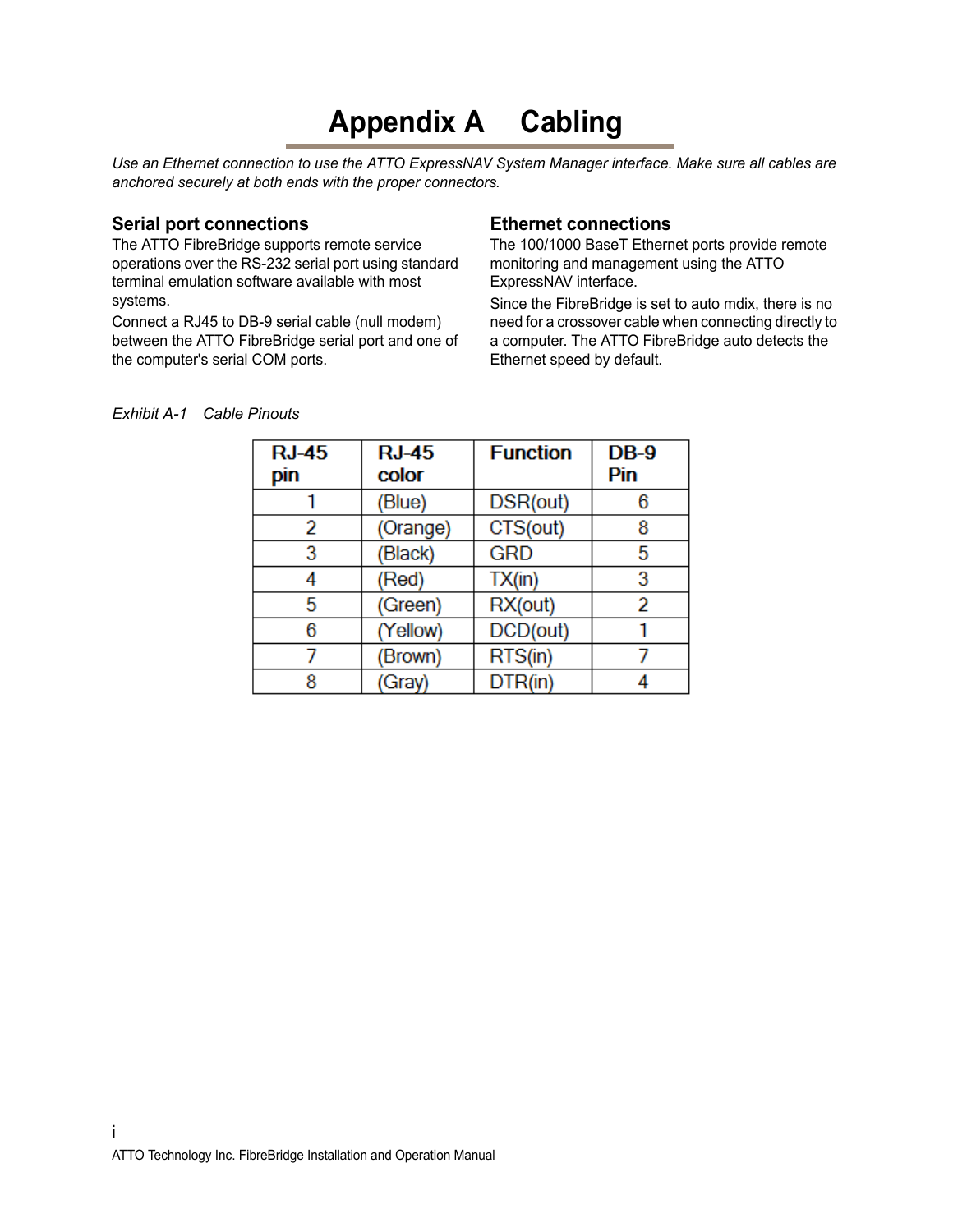# <span id="page-16-1"></span><span id="page-16-0"></span>**Appendix B CLI provides ASCII-based Interface**

*The command line interface (CLI) provides access to the ATTO FibreBridge Services through a set of ASCII commands. CLI commands may be entered from the serial port connection or from the ExpressNAV System Manager Advanced page.* 

FibreBridge Services provide configuration and monitoring for the FibreBridge. The command line interface (CLI) is a set of ASCII-based commands which perform these tasks.

• CLI commands are context sensitive and generally follow a standard format:

[Get|Set] Command [Parameter1|Parameter2]

followed by the **return** or **enter** key

- CLI commands are case insensitive: you may type all upper or all lower case or a mixture. Upper and lower case in this manual and the **help** screen are for clarification only.
- Commands generally have three types of operation: get, set and immediate.
- The get form returns the value of a parameter or setting and is an informational command.
- Responses to get commands are followed by **Ready**.
- The set form is an action that changes the value of a parameter or configuration setting. It may require a **SaveConfiguration** command and a restart of the system before it is implemented. The restart can be accomplished as part of the **SaveConfiguration** command or by using a separate **FirmwareRestart** command. A number of set commands may be issued before the **SaveConfiguration** command.
- Responses to **set** commands are either an error message or **Ready. \*.** The asterisk indicates you must use a **SaveConfiguration** command to finalize the **set** command. **SaveConfiguration** asks if you want to restart the system or not.
- Set commands which do not require a **SaveConfiguration** command, defined as Immediate commands, are executed.
- Responses to Immediate commands are either an error message or data results followed by **Ready***.*

*Exhibit 0.0-1 Symbols, typefaces and abbreviations used to indicate functions and elements of the command line interface used in this manual.*

| Symbol      | <b>Indicates</b>                                             |
|-------------|--------------------------------------------------------------|
|             | Required entry                                               |
| $\langle$ > | Optional entry                                               |
|             | pick one of                                                  |
| .           | Ellipses, repetition of preceding item                       |
|             | a range $(6 - 9 = 6, 7, 8, 9)$                               |
| fp          | Fibre Channel port number (1 or 2)                           |
| mp          | Ethernet port used to manage the FibreBridge<br>(mp1 or mp2) |

#### **Command conventions**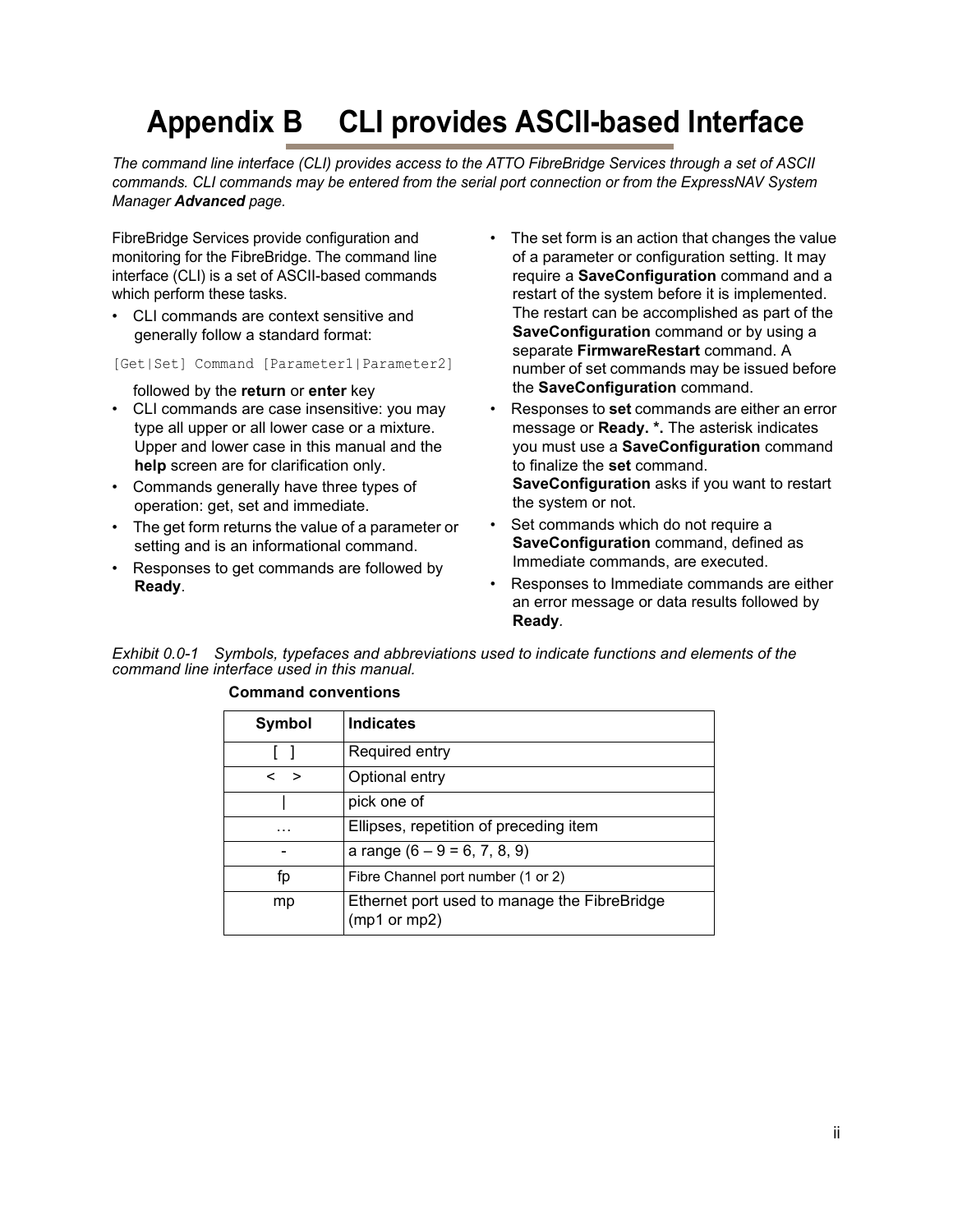# <span id="page-17-0"></span>**CLI error messages**

The following error messages may be returned by the Command line Interface ERROR. Invalid Command. Type 'Help' for command list. ERROR. Wrong/Missing Parameters Usage: <usage string> ERROR. Command Not Processed

# <span id="page-17-1"></span>**CLI summary reference**

A summary of the Command Line Interface commands, their defaults, and where you can find the specific command. Commands which have no default values associated with them have a blank entry in that column of the table.

| <b>Command</b>      | <b>Default</b> | <b>Example</b>                |
|---------------------|----------------|-------------------------------|
| <b>BridgeModel</b>  |                | get bridgemodel               |
| <b>BridgeName</b>   | $\mathfrak{u}$ | set bridgename Omega6         |
| ClearEventLog       |                | cleareventlog                 |
| Date                |                | set date 03/03/03             |
| DumpConfiguration   |                | dumpconfiguration             |
| DumpEventLog        |                | dumpeventlog                  |
| <b>EthernetPort</b> | enabled        | set ethernetport mp2 enabled  |
| EthernetSpeed       | auto           | set ethernetspeed 100         |
| Exit                |                | exit                          |
| FCConnMode          | loop-ptp       | set fcconnmode all ptp        |
| FCDataRate          | auto           | get fcdatarate 1              |
| <b>FCPortErrors</b> |                | get fcporterrors all          |
| FCPortList          |                | fcportlist                    |
| <b>FCSFPInfo</b>    |                | get fcsfpinfo 2               |
| FCWWName            |                | get fcwwname 1                |
| FirmwareRestart     |                | firmwarerestart               |
| FlashImages         |                | flashimages                   |
| Help                |                | help driveinfo                |
| IdentifyBridge      | disabled       | set identifybridge enabled    |
| Info                |                | info                          |
| <b>IPAddress</b>    | 0.0.0.0        | get ipaddress mp1             |
| <b>IPDHCP</b>       | enabled        | set ipdhcp mp1 disabled       |
| <b>IPDNSServer</b>  | 0.0.0.0        | get ipdnsserver               |
| <b>IPGateway</b>    | 0.0.0.0        | set ipgateway mp1 200.10.22.3 |
| <b>IPSubnetMask</b> | 255.255.0.0    | get ipsubnetmask mp1          |
| Password            | Password       | set password                  |
| Ping                |                | ping mp1 192.42.155.155       |

ATTO Technology Inc. FibreBridge Installation and Operation Manual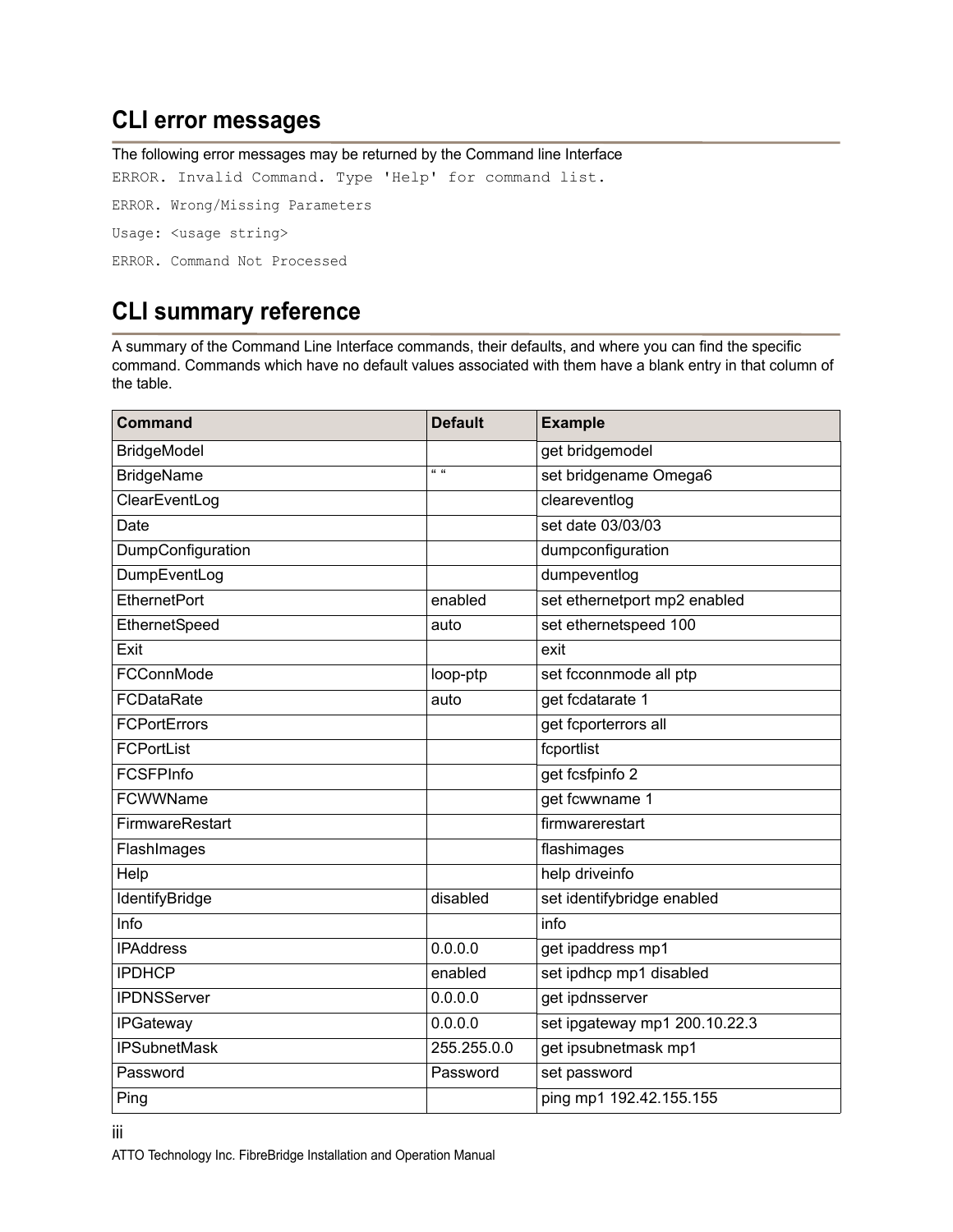| Command                   | <b>Default</b> | <b>Example</b>               |
|---------------------------|----------------|------------------------------|
| ReadOnlyPassword          | Password       | get readonlypassword         |
| ReadOnlyUsername          | user           | get readonlyusername         |
| <b>ResetFCPortErrors</b>  |                | resetfcporterrors 1          |
| RouteDisplay              |                | routedisplay fc 1 1          |
| <b>SASPortList</b>        |                | sasportlist                  |
| <b>SASQSFPInfo</b>        |                | get sasqsfpinfo a            |
| <b>SASTargets</b>         |                | sastargets                   |
| SaveConfiguration         |                | saveconfiguration restart    |
| SerialNumber              |                | get serialnumber             |
| <b>SerialPortBaudRate</b> | 115200         | set serialportbaudrate 19200 |
| <b>SNTP</b>               | enabled        | get sntp                     |
| <b>SNTPServer</b>         | 192.43.244.18  | set sntpserver 129.6.15.28   |
| <b>Temperature</b>        |                | get temperature              |
| Time                      | 00:00:00       | set time 03:32:30            |
| TimeZone                  | <b>EST</b>     | set timezone pst             |
| Username                  | root           | set username Barbara         |
| zModem                    |                | zmodem receive               |

# <span id="page-18-1"></span><span id="page-18-0"></span>**Command explanations**

#### **BridgeModel**

*Reports model and firmware information about the FibreBridge.* get BridgeModel

#### **BridgeName**

*Specifies the eight-character ASCII name assigned to the FibreBridge used to identify individual units. It is not the World Wide Name. The string is alphanumeric, eight characters long,. Changes take effect immediately.*

Default: " " set BridgeName [name] get BridgeName

#### **ClearEventLog**

*Clears the contents of the event log. No new entries are recorded until the operation is completed.*

**ClearEventLog** 

#### **Date**

*Sets/displays the date. The range is 01/01/2000 to 12/31/2099.* 

Default: 01/01/2000 set Date [MM] / [DD] / [YYYY] Requires a SaveConfiguration command get Date

#### **DumpConfiguration**

*Displays the FibreBridge configuration.*

DumpConfiguration

#### **DumpEventLog**

*Dumps portions of the event log to the ExpressNAV Advanced page text box, RS-232 or Telnet session. Without parameters the command will return the newest 2,048 entries. Use caution when entering "all" or a very large number, since it may take several minutes to complete*

DumpEventLog <all | 1-40,000>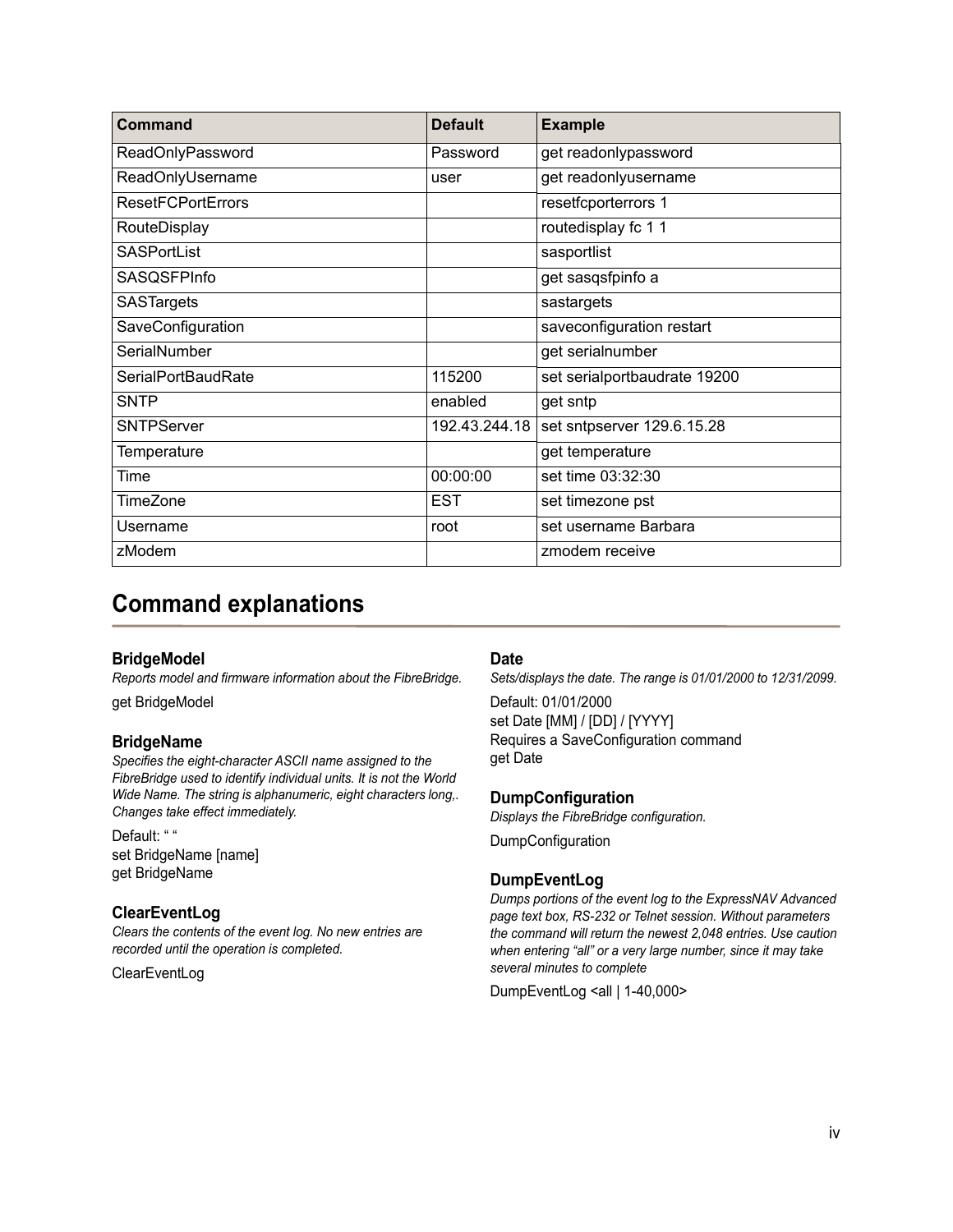#### **EthernetPort**

*Sets/displays the active ethernet management port(s)*

Default: mpl enabled, mp2 disabled set EthernetPort [mp1 | mp2] [enabled | disabled] get EthernetPort [mp1 | mp2]

#### **EthernetSpeed**

*EthernetSpeed determines the speed of any Ethernet port(s). If Auto is enabled then the Ethernet speed will be negotiated and the value in parentheses returned by the 'get' command indicates the current speed of the Ethernet connection. When hard set, 100 speed is half duplex.*

Default: auto

set EthernetSpeed [mp1 | mp2] [ 100 | 1000 | Auto ] Requires a SaveConfiguration Restart command get EthernetSpeed [mp1 | mp2]

If auto enabled, returned value in parentheses indicates current speed

#### **Exit**

*Ends the current Ethernet Telnet CLI session; it has no effect if used during a serial CLI session.*

Exit

#### **FCConnMode**

*Controls/reports the connection the FibreBridge uses when communication across a FC network, either to an arbitrated loop (FC-AL) when you select loop, or point-to-point when you choose ptp. If you choose loop-ptp or ptp-loop, the FibreBridge tries to use the first parameter first, but uses the second if it cannot use the first.*

Default: loop-ptp

set FCConnMode [fp | all] [loop | ptp | loop-ptp | ptp-loop] Requires a SaveConfiguration Restart command get FCConnMode [fp | all]

#### **FCDataRate**

*Specifies the rate the FibreBridge uses, 2 Gb/sec. 4 Gb/sec. 8 Gb/sec. or auto negotiate.* 

Default: auto

set FCDataRate [fp | all] [2Gb | 4Gb | 8Gb |auto] Requires a SaveConfiguration Restart command get FCDataRate [fp | all]

#### <span id="page-19-0"></span>**FCPortErrors**

*Displays the number of Fibre Channel errors that have occurred since the last reboot/power-on or [Reset FCPortErrors](#page-20-0) command.*

get FCPortErrors [fp | all]

#### **FCPortList**

*Returns a list of available FC ports and their current status. Valid status values are Up, Down, Failed, Reserved and Disabled.*

**FCPortList** 

#### **FCSFPInfo**

*Reports information about the FC SFP+.*

get FCSFPInfo [fp | all]

#### **FCWWName**

*Reports the Word Wide Name (WWN) of the FC interface. Each FC port has an individual and unique WWN.* 

get FCWWN [fp | all]

#### **FirmwareRestart**

*Causes the FibreBridge to reboot, then re-initialize its firmware.Use the forced option to override any CLI reservation held by other sessions.*

FirmwareRestart <forced>

#### **FlashImages**

*Displays information for the two software images stored in the flash. 'validate' validates the CRC of each image (this takes several seconds).*

FlashImages <validate>

#### **Help**

*Displays a list of available commands. If command name is specified, displays detailed command-specific information.*

Help [command name]

#### **IdentifyBridge**

*Enabling this causes the Alert LED on the FibreBridge to blink until the parameter is disabled.*

Default: disabled set IdentifyBridge [enabled | disabled] get IdentifyBridge

#### **Info**

*Displays version numbers and other production information for key components within the FibreBridge. Use the "brief" parameter to show a subset of information.*

Info <br/>
lnfo <br/>
info <br/>
info <br/>
info <br/>
info <br/>
info <br/>
info <br/>
info <br/>
info <br/>
info <br/>
info <br/>
info <br/>
info <br/>
info <br/>
info <br/>
info <br/>
info <br/>
info <br/>
info <br/>
in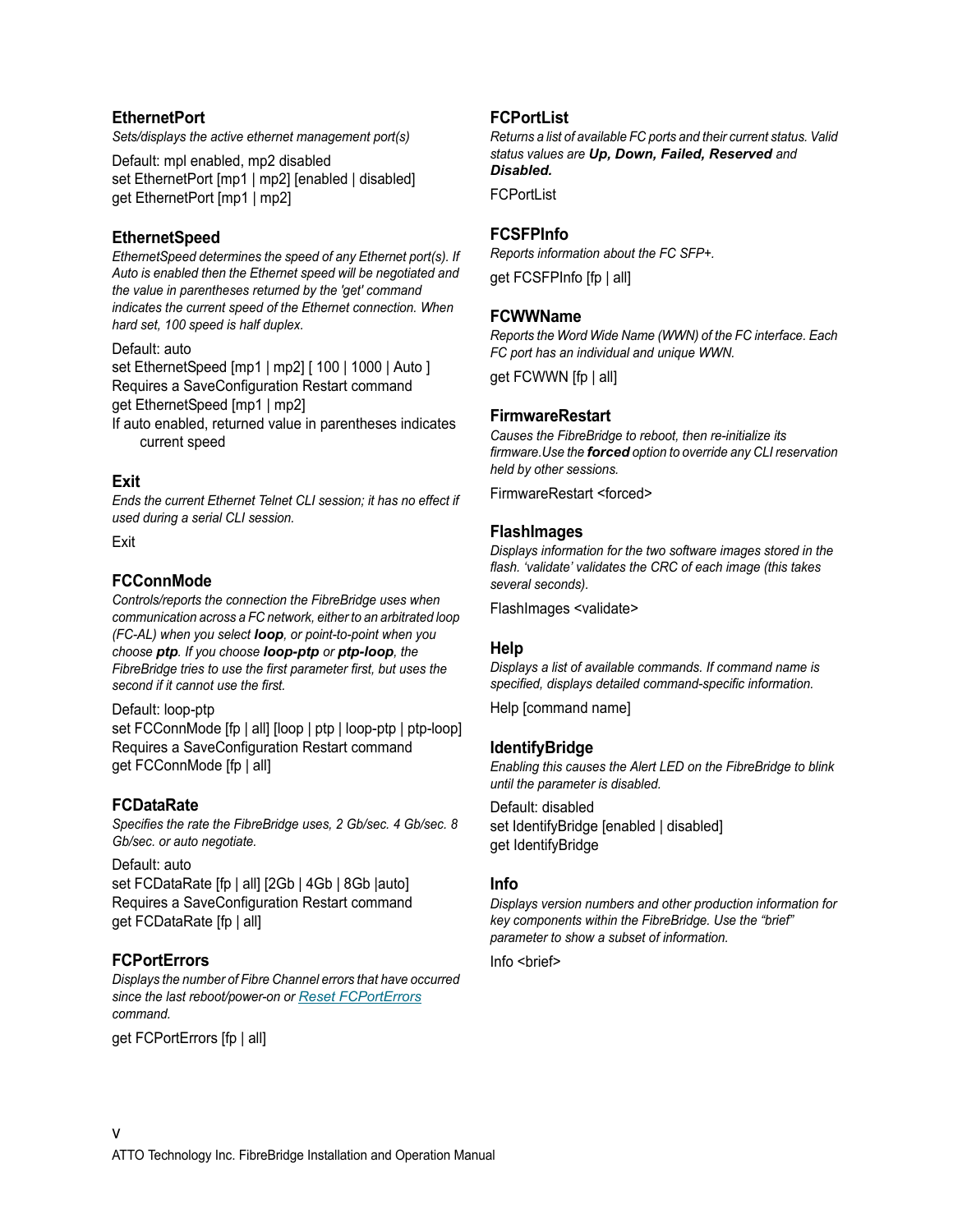#### **IPAddress**

*Controls/displays the current FibreBridge IP address.If [IPDHCP](#page-20-1) is enabled, get command reports current IP address assigned by the DHCP server.* 

Default: mp1= 10.0.0.1, mp2= 10.0.0.2 set IPAddress [mp1 | mp2] [xxx.xxx.xxx.xxx] Requires a SaveConfiguration Restart command get IPAddress[mp1 | mp2]

#### <span id="page-20-1"></span>**IPDHCP**

*Selecting DHCP allows the FibreBridge to request an IP address from the network. The network must have at least one DHCP server.* 

Default: enabled set IPDHCP [mp1 | mp2] [enabled | disabled] Requires a SaveConfiguration Restart command get IPDHCP [mp1 | mp2]

#### **IPDNSServer**

*Controls the current DNS Server address. If [IPDHCP](#page-20-1) is enabled, the DNS Server address is automatically detected. If IPDHCP is disabled, you must set the address manually using this command.*

set IPDNSServer [xxx.xxx.xxx.xxx] get IPDNSServer

#### **IPGateway**

*Regulates/displays the current gateway. If [IPDHCP](#page-20-1) is enabled, get command reports current IP gateway assigned by a DHCP server.* 

Default: mp1= 0.0.0.0, mp2= 0.0.0.0 set IPGateway [mp1 | mp2] xxx.xxx.xxx.xxx Requires a SaveConfiguration Restart command get IPGateway [mp1 | mp2]

#### **IPSubnetMask**

*Regulates/displays the current subnet mask. If [IPDHCP](#page-20-1) is enabled, get command reports current subnet mask assigned by DHCP server.* 

Default: 255.255.0.0 set IPSubnetMask [mp1 | mp2] xxx.xxx.xxx.xxx Requires a SaveConfiguration Restart command get IPSubnetMask [mp1 | mp2]

#### **Password**

*Specifies password for all non-serial sessions: Telnet, FTP and ExpressNAV interface. You are prompted for the current password, to enter the new password, and to confirm the new password. When the password is all 0s, Telnet and FTP do not validate the password and MD5 authentication is disabled.Configure an empty password by pressing the Enter key when prompted for the new password and the new password confirmation.Passwords are case sensitive and can be 1-32 characters long with no spaces.*

Default: Password set Password Requires a SaveConfiguration command

#### **Ping**

*Sends an ICMP echo request to the specified host.* Ping [mp1 | mp2] [xxx.xxx.xxx.xxx] <count <size>>

#### **ReadOnlyPassword**

*Specifies read only password for all non-serial sessions: Telnet, FTP and ExpressNAV interface. ReadOnlyPassword is case sensitive, 0 to 32 characters, and cannot contain spaces.*

Default: Password set ReadOnlyPassword Requires a SaveConfiguration command

#### **ReadOnlyUsername**

*Specifies read only user name for Telnet and ExpressNAV user management console sessions. Username is case insensitive, 1-32 characters, no spaces.* 

Default: User set ReadOnlyUsername Requires a SaveConfiguration command get ReadOnlyUsername

#### <span id="page-20-0"></span>**Reset FCPortErrors**

*Resets all FC error counts for the specified port to zero. Refer to [FCPortErrors](#page-19-0) command.*

ResetFCPortErrors [fp | all]

#### **RouteDisplay**

*Displays a list of Fibre Channel to target device address mappings on the FibreBridge.* 

RouteDisplay FC

#### **SASPortList**

*Lists the status of both SAS ports. Only the 'A' labelled connector may be used to connect disk shelves.*

**SASPortList**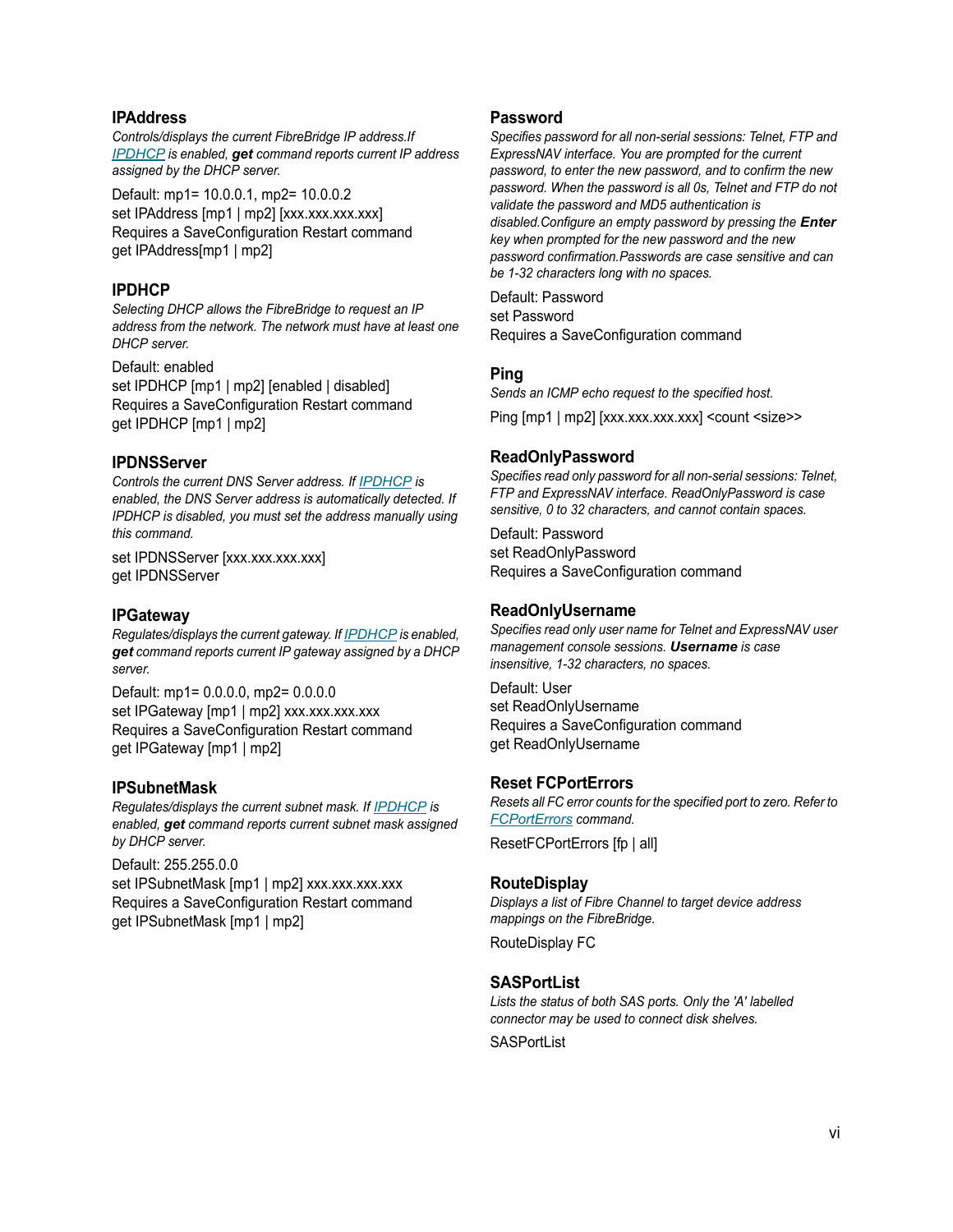#### **SASQSFPInfo**

*Reports information about the SAS QSFP.* get SASQSFPinfo [a | b | all]

#### **SASTargets**

*Lists the physical devices that are connected to all SAS connectors and PHYs.*

**SASTargets** 

#### **SaveConfiguration**

*Many commands require a SaveConfiguration command to be executed as indicated by the return Ready. \*. When you invoke a SaveConfiguration command, the current configuration is permanently saved in the FibreBridge and the new configuration becomes the active configuration. If a firmware restart is required to make the requested change permanent, you are asked to confirm the restart. You can override this request by indicating the override value on the command line. You may make several changes through commands before implementing the restart, but once you have restarted the FibreBridge, all the command changes created before the restart and save are implemented. If you select the restart option, the FibreBridge executes its complete start up cycle.*

SaveConfiguration <Restart | NoRestart>

#### **SerialNumber**

*Reports the FibreBridge serial number. The serial number, unique for each FibreBridge, is a 13-character field. The first seven alphanumeric characters are an abbreviation of the product name while the remaining six numbers are the individual FibreBridge board's number.* 

get SerialNumber

#### **SerialPortBaudRate**

*Configures/reports the baud rate for the FibreBridge RS-232 serial port or header. The number of data bits per character is fixed at 8 with no parity.* 

Default: 115200 set SerialPortBaudRate [ 9600 |19200 | 38400 | 57600 | 115200]

Requires a SaveConfiguration Restart command get SerialPortBaudRate

#### <span id="page-21-0"></span>**SNTP**

*Controls whether the FibreBridge contacts a specified SNTP time server to initialize or synchronize the time.*

Default: enabled set SNTP [enabled | disabled] Requires a SaveConfiguration Restart command get SNTP

#### **SNTPServer**

*Controls/displays the main IP address of the SNTP time server. If the FibreBridge is unable to contact the specified SNTP time server within 30 seconds, the FibreBridge tries to contact the first auxiliary SNTP time server. If not successful, the FibreBridge tries to contact the second auxiliary server. If not successful, the FibreBridge continues to keep time based on the most recent SNTP time server, physical RTC or manual initialization or synchronization.*

Default: 192.43.244.18

set SNTPServer xxx.xxx.xxx.xxx Requires a SaveConfiguration Restart command get SNTPServer

#### **Temperature**

*Displays the current internal temperature of the FibreBridge in degrees Celsius.*

get Temperature

#### **Time**

*Controls/displays the time in a 24-hour format. The default time is 00:00:00 and is accurate until the FibreBridge is reset or power-cycled when it returns to the default.Time cannot be set if [SNTP](#page-21-0) is enabled.*

Default: 0:00:00 set Time [HH :MM :SS] Requires a SaveConfiguration command get Time

#### **TimeZone**

*Controls/displays the time zone. Setting may be EST, CST, MST PST or a numerical offset from GMT in the format +/- HH:MM. When [SNTP](#page-21-0) is enabled, applies the time zone setting to the time retrieved from a specified SNTP time server to determine local time.* 

#### Default: EST

set TimeZone [EST | CST | MST | PST | [+ / - HH : MM]] Requires a SaveConfiguration command get TimeZone

#### **Username**

*Specifies user name for all Telnet, FTP and ExpressNAV user management console sessions. Username is case insensitive, 1-32 characters, no spaces.*

Default: root set Username Requires a SaveConfiguration command get Username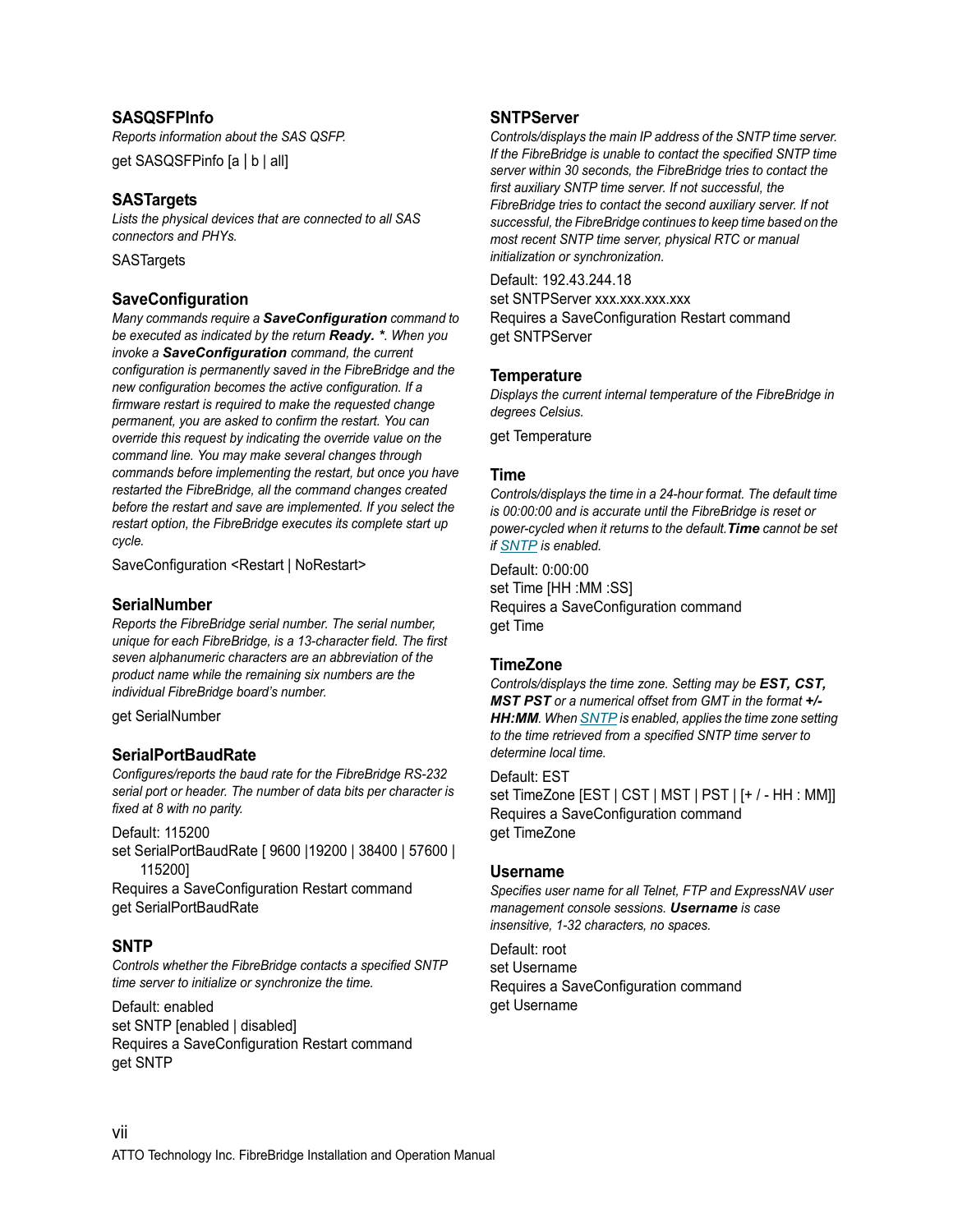#### **zModem**

*Allows transfer of a firmware image to or from the FibreBridge using the zModem file transfer protocol. Available only through the RS232 interface.*

zModem [Send filename | Receive]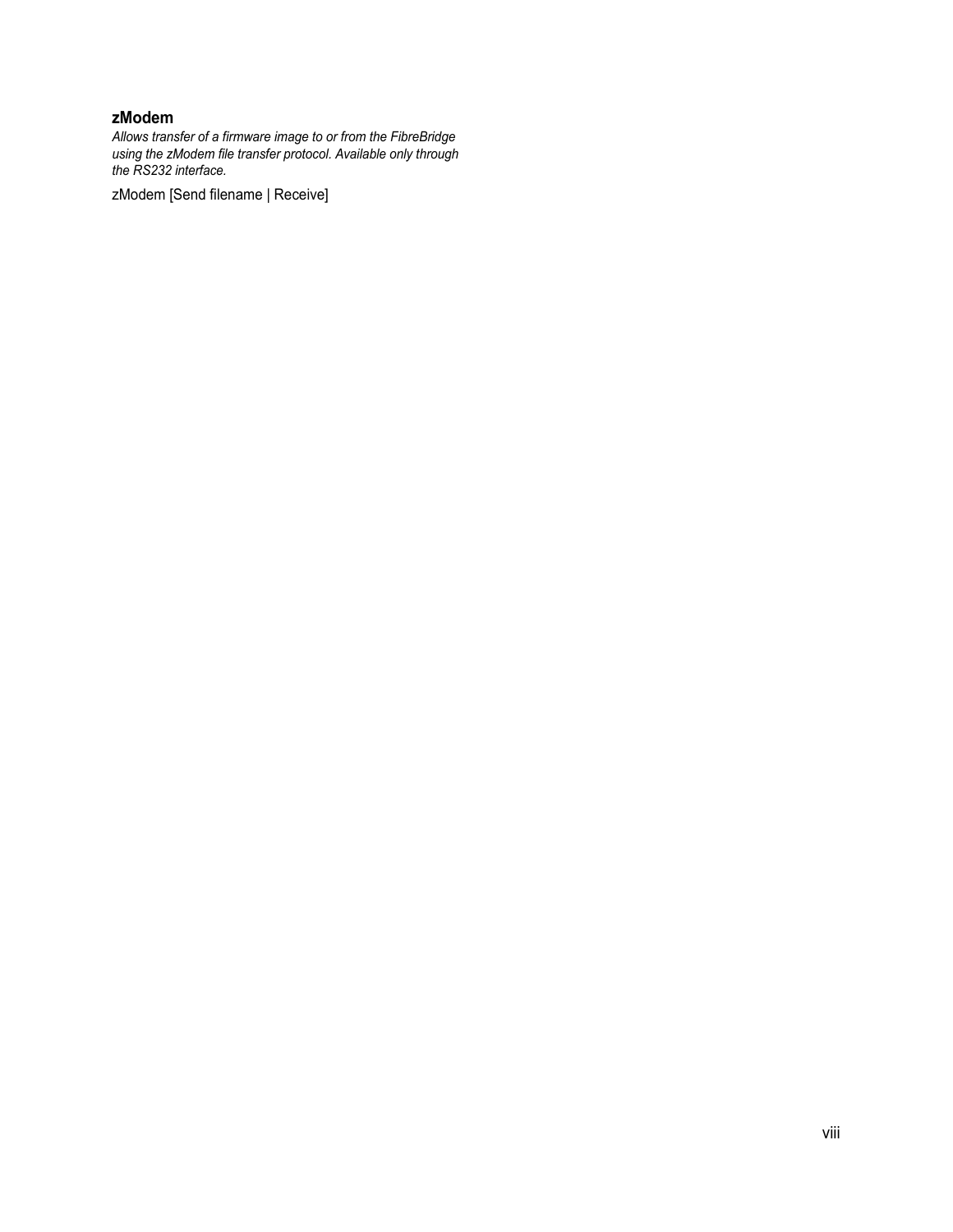# **Appendix C Standards and Compliances**

<span id="page-23-0"></span>*The equipment described in this manual generates and uses radio frequency energy. If this equipment is not used in strict accordance with the manufacturer's instruction, it can and may cause interference with radio and television reception.*

# <span id="page-23-1"></span>**Regulatory Notices**

## <span id="page-23-2"></span>**FCC Notices (US only)**

This equipment has been tested and found to comply with the limits for Class A digital devices, pursuant to Part 15 of the FCC Rules. These limits are designed to provide reasonable protection against harmful interference when the equipment is operated in a commercial environment. This equipment generates, uses, and can radiate radio frequency energy and, if not installed and used in accordance with the instruction manual, may cause harmful interference to radio communications. Operation of this equipment in a residential area is likely to cause harmful interference in which case the user will be required to correct the interference at his own expense.

### <span id="page-23-3"></span>**Compliance with ICES-003**

This Class A digital apparatus complies with Canadian ICES-003. Cet appareil numérique de la classe A conforme à la norme NMB-003 du Canada.

### <span id="page-23-4"></span>**Compliance with EN Regulations**

Marking by the symbol  $\epsilon$  indicates compliance of this ATTO device to the EMC Directive and the Low Voltage Directive of the European Union.



### **CAUTION**

**This is a Class A product. In a domestic environment this product may cause radio interference, in which case the user may be required to take adequate measures.**

### <span id="page-23-5"></span>**Bureau of Standards, Metrology, and Inspections Notice (BSMI, Taiwan Only)**

警告使用者:

這是甲類的資訊產品,在居住的環境中使用時,可能會造成射頻

干擾,在這種情況下,使用者會被要求采取某些適當的對策.

#### **Translation of the BSMI notice:**

Warning: This is a Class A product. In a domestic environment this product may cause radio interference, in which case the user may be required to take adequate measures.

### <span id="page-23-6"></span>**Voluntary Control Council for Interference by Information Technology Equipment (VCCI, Japan)**

この装置は、情報処理装置等電波障害自主規制協議会(VCCI)の基準 に基づくクラスA情報技術装置です。この装置を家庭環境で使用すると電波 妨害を引き起こすことがあります。この場合には使用者が適切な対策を講ず るよう要求されることがあります。

**Translation of the VCCI-A notice:**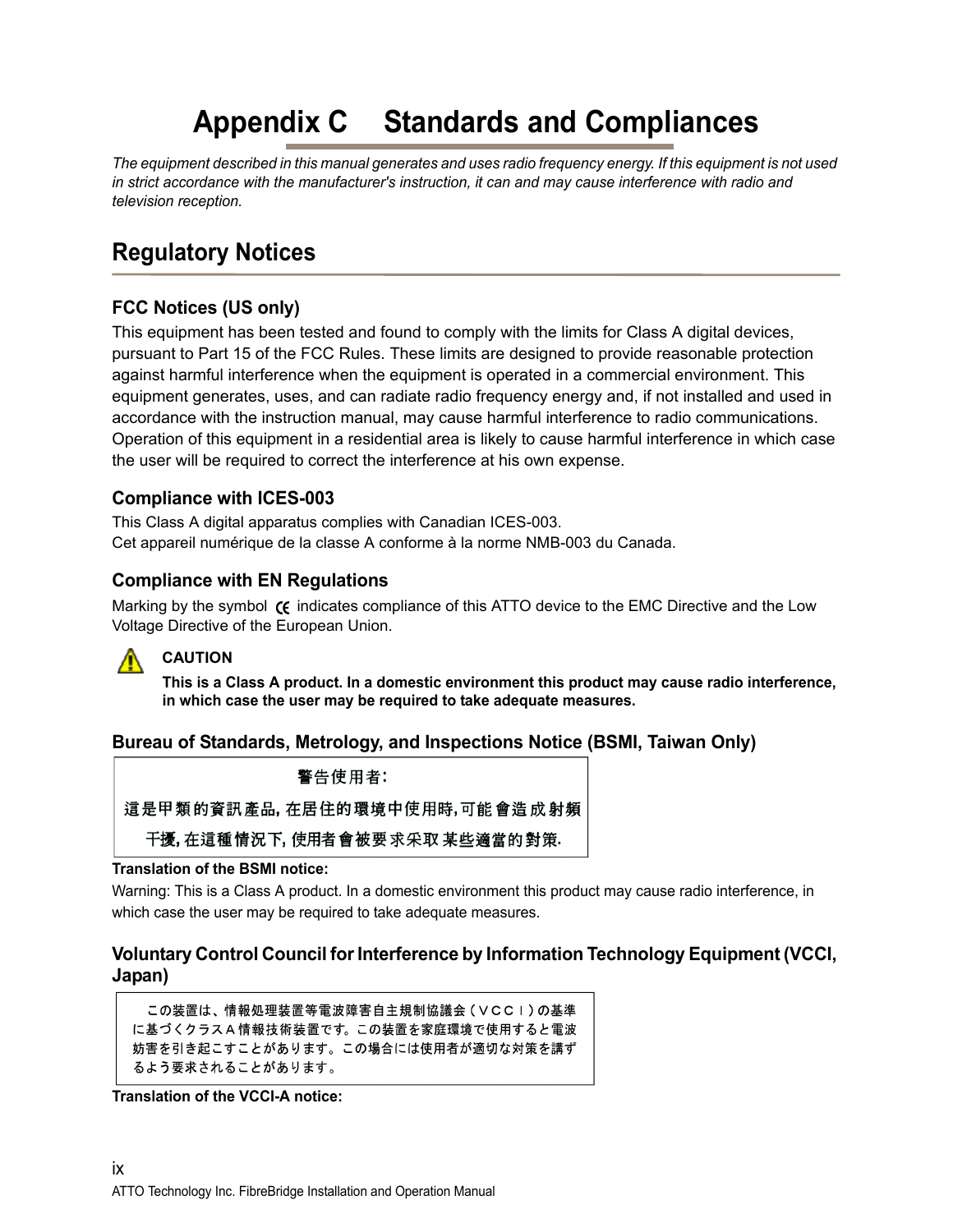This is a Class A product based on the standard of the Voluntary Control Council for Interference by Information Technology Equipment (VCCI). If this equipment is used in a domestic environment, radio disturbance may arise. If such trouble occurs, the user may be required to take corrective actions.

### <span id="page-24-0"></span>**Japan Electronics and Information Technology Industries Association (JEITA) Power Cable Statement**

同梱された電源コードを他の製品に使用しないで下さい。

**Translation of JEITA Power Cable notice:**

Do not use power cord with other products.

## <span id="page-24-1"></span>**Compliance Statement, Korea**



#### **Translation of Korean Compliance Statement:**

This is a Class A device and is registered for EMC requirements for industrial use. The seller or buyer should be aware of this. If this type was sold or purchased by mistake, it should be replaced with a residential-use type.



The ATTO FibreBridge 6500N complies with Directive 2002/95/EC on the Restriction of the Use of Hazardous Substances in Electrical and Electronic Equipment (RoHS) and take the following exemptions:

5 - Lead in glass of cathode ray tubes, electronic components and fluorescent tubes. 7a - Lead in high melting temperature type solders (i.e. lead based alloys containing 85% by weight or more lead).

7C - Lead in electronic ceramic parts (e.g. piezoelectronic devices)

13 - Lead and cadmium in optical and filter glass